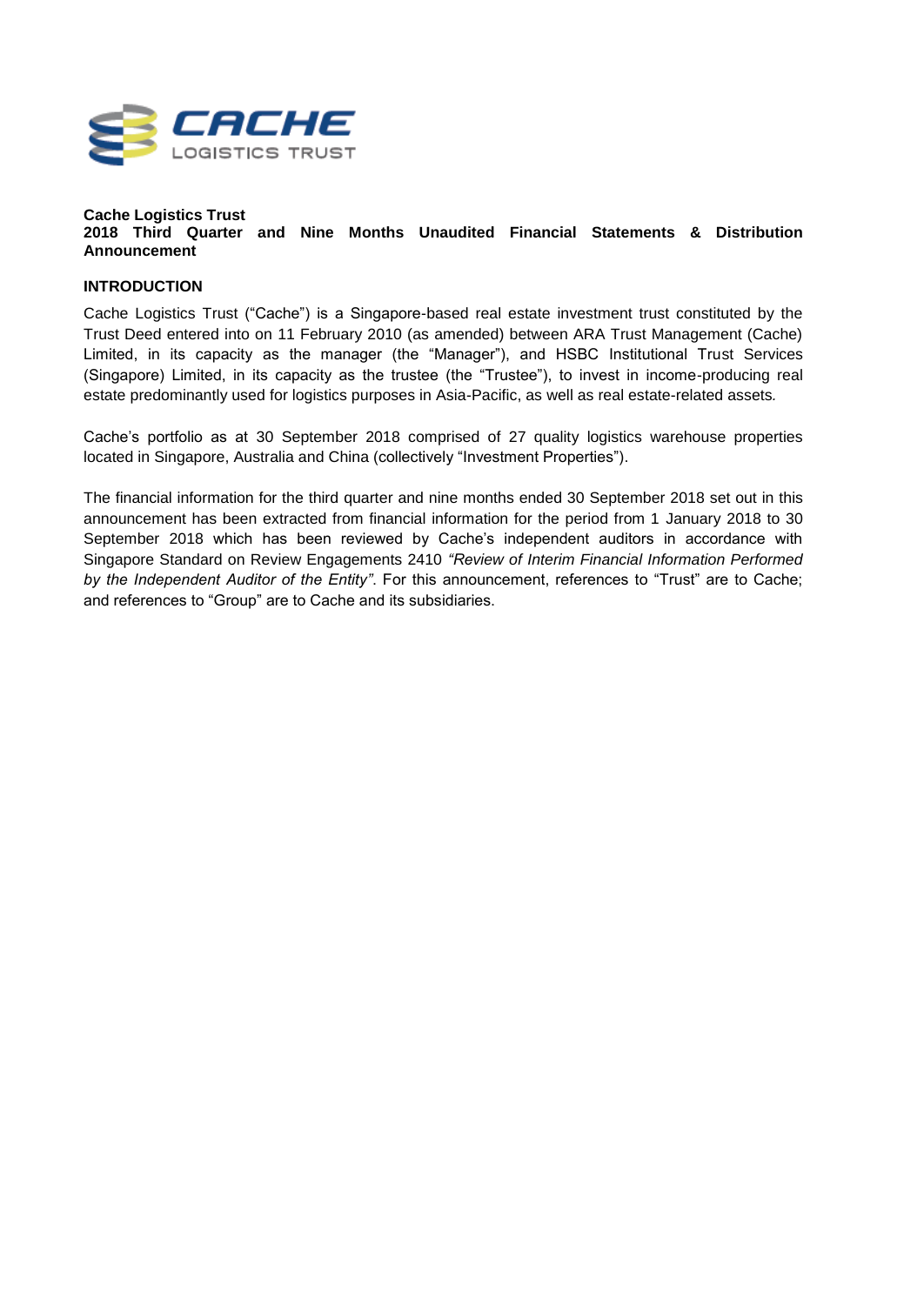

## **SUMMARY OF RESULTS FOR CACHE LOGISTICS TRUST**

|                                                                    | <b>Notes</b> |                           |                           | Group  |                           |                           |        |
|--------------------------------------------------------------------|--------------|---------------------------|---------------------------|--------|---------------------------|---------------------------|--------|
|                                                                    |              |                           |                           |        | Year to Date              |                           |        |
|                                                                    |              | 1/7/18 to                 | 1/7/17 to                 | Change | 1/1/18 to                 | 1/1/17 to                 | Change |
|                                                                    |              | 30/9/18<br><b>S\$'000</b> | 30/9/17<br><b>S\$'000</b> | %      | 30/9/18<br><b>S\$'000</b> | 30/9/17<br><b>S\$'000</b> | %      |
|                                                                    |              |                           |                           |        |                           |                           |        |
| <b>Gross revenue</b>                                               |              | 31,498                    | 27,432                    | 14.8   | 90,552                    | 82,384                    | 9.9    |
| Net property income                                                |              | 23,063                    | 21,338                    | 8.1    | 67,556                    | 63,771                    | 5.9    |
| Distributable amount to Unitholders                                |              | 15,858                    | 16,448                    | (3.6)  | 47,231                    | 48,936                    | (3.5)  |
| - from operations                                                  |              | 15,472                    | 15,883                    | (2.6)  | 46,437                    | 47,324                    | (1.9)  |
| - from capital                                                     | (a)          | 386                       | 565                       | (31.7) | 794                       | 1,612                     | (50.7) |
|                                                                    |              |                           |                           |        |                           |                           |        |
| Distribution per unit ("DPU") (cents) - as reported and recomputed | (b)          | 1.475                     | 1.541                     | (4.3)  | 4.401                     | 4.986                     | (11.7) |
| - from operations                                                  |              | 1.439                     | 1.488                     | (3.3)  | 4.327                     | 4.821                     | (10.2) |
| - from capital                                                     |              | 0.036                     | 0.053                     | (32.1) | 0.074                     | 0.165                     | (55.2) |
| Annualised DPU (cents)                                             | (c)          | nm                        | nm                        | nm     | 5.884                     | 6.666                     | (11.7) |
| Number of units issued and to be issued at end of period           |              | 1,074,653,480             | 1,067,156,635             | 0.7    | 1,074,653,480             | 1,067,156,635             | 0.7    |

#### **Notes:**

- (a) Capital distribution for the 3Q FY2018 relates to reimbursements received from the vendor in relation to outstanding lease incentives at the point of completion of the acquisition of certain properties in Australia. Capital distribution for prior quarters/period relates to the capital gains/sale proceeds from the disposal of Kim Heng warehouse in 2015.
- (b) DPU for the nine months ended 30 September 2017 were recomputed to reflect the effect of bonus element from the rights units issued on 9 October 2017.

Please refer to item 6 and item 11 for further details.

(c) Extrapolated for information only. Not indicative of DPU for the respective full year ending 31 December.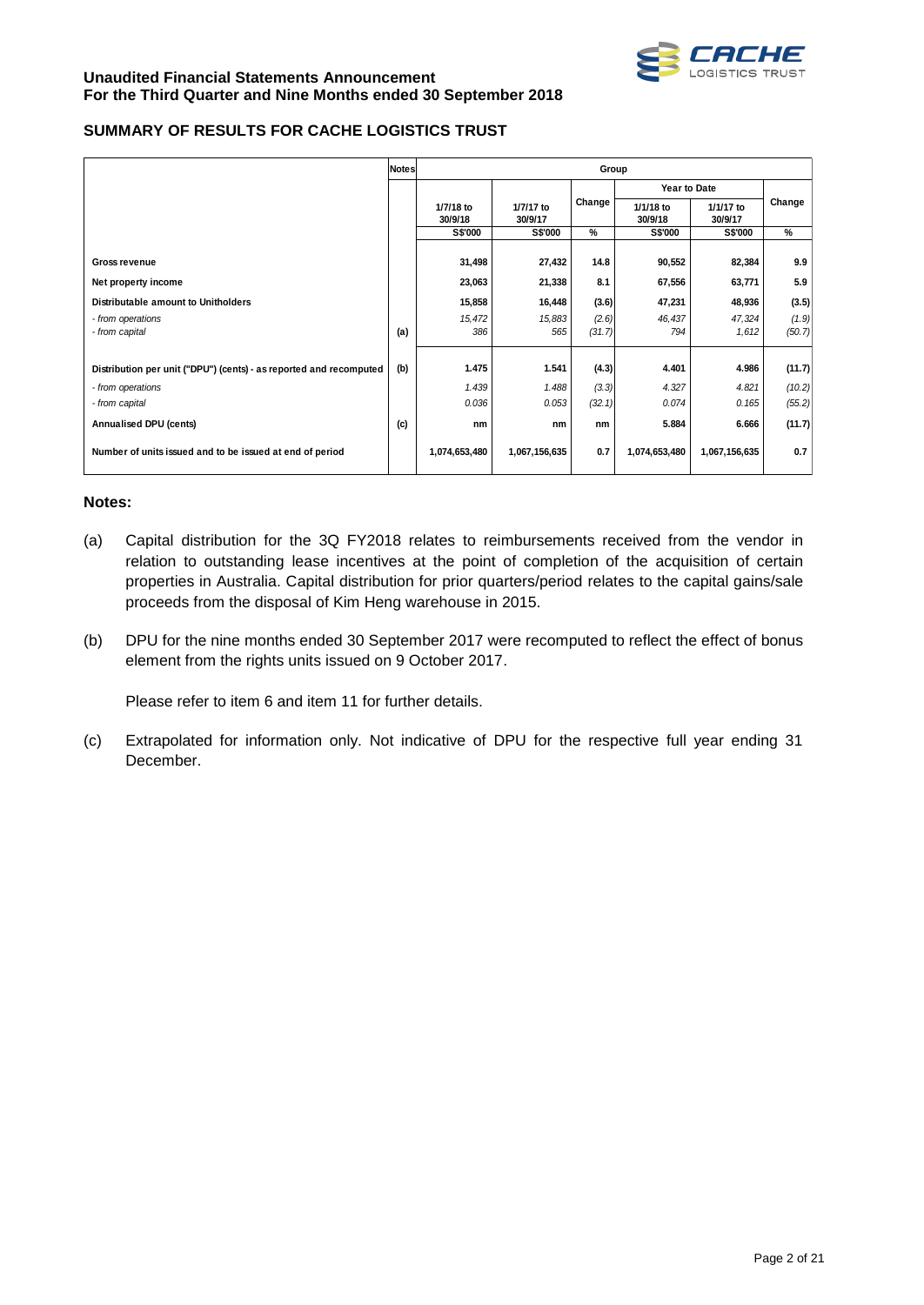

## **1(a)(i) Statement of Total Return and Distribution Statement for the third quarter and nine months ended 30 September 2018**

| <b>Notes</b> |                      |                      |               |                      |                          |                        |
|--------------|----------------------|----------------------|---------------|----------------------|--------------------------|------------------------|
|              |                      |                      |               |                      |                          |                        |
|              | 1/7/18 to<br>30/9/18 | 1/7/17 to<br>30/9/17 | Change        | 1/1/18 to<br>30/9/18 | 1/1/17 to<br>30/9/17     | Change                 |
|              | <b>S\$'000</b>       | <b>S\$'000</b>       | $\frac{9}{6}$ | <b>S\$'000</b>       | <b>S\$'000</b>           | $\%$                   |
| (a)          | 31,498               | 27,432               | 14.8          | 90,552               | 82,384                   | 9.9                    |
| (b)          | (8, 435)             | (6,094)              | 38.4          | (22,996)             | (18, 613)                | 23.5                   |
|              | 23,063               | 21,338               | 8.1           | 67,556               | 63,771                   | 5.9                    |
| (c)          | (4, 409)             | (4,780)              | (7.8)         | (13, 485)            | (14,096)                 | (4.3)                  |
| (d)          | (1,694)              | (1,586)              | 6.8           | (5, 123)             | (4,703)                  | 8.9                    |
| (d)          | (346)                | (320)                | 8.1           | (1,013)              | (956)                    | 6.0                    |
|              | (152)                | (129)                | 17.8          | (448)                | (395)                    | 13.4                   |
| (e)          | (587)                | (574)                | 2.3           | (1, 838)             | (2, 218)                 | (17.1)                 |
| (f)          | (2, 473)             | 89                   | nm            | (7,306)              | (116)                    | nm                     |
|              | (9,661)              | (7, 300)             | 32.3          | (29, 213)            | (22, 484)                | 29.9                   |
|              | 13,402               | 14,038               | (4.5)         | 38,343               | 41,287                   | (7.1)                  |
| (g)          |                      |                      | nm            | 2,735                |                          | nm                     |
| (h)          | 159                  | ÷,                   | nm            | 1,009                |                          | nm                     |
|              | 13,561               | 14,038               | (3.4)         | 42,087               | 41,287                   | 1.9                    |
| (i)          | (526)                | (325)                | 61.8          | (1, 299)             | (981)                    | 32.4                   |
|              | 13,035               | 13,713               | (4.9)         | 40,788               | 40,306                   | 1.2                    |
|              |                      |                      |               |                      |                          |                        |
|              | 11,649               | 13,713               | (15.1)        | 37,142               | 40,306                   | (7.8)                  |
|              |                      |                      | nm            |                      |                          | nm<br>$1.2$            |
|              | (i)                  | 1,386<br>13,035      | 13,713        | (4.9)                | Group<br>3,646<br>40,788 | Year to Date<br>40,306 |

|                                                                                             | <b>Notes</b> |                |                          | Group   |                     |                          |         |
|---------------------------------------------------------------------------------------------|--------------|----------------|--------------------------|---------|---------------------|--------------------------|---------|
|                                                                                             |              |                |                          |         | <b>Year to Date</b> |                          |         |
|                                                                                             |              | 1/7/18 to      | 1/7/17 to                | Change  | 1/1/18 to           | 1/1/17 to                | Change  |
| <b>Distribution Statement</b>                                                               |              | 30/9/18        | 30/9/17                  |         | 30/9/18             | 30/9/17                  |         |
|                                                                                             |              | <b>S\$'000</b> | <b>S\$'000</b>           | $\%$    | <b>S\$'000</b>      | <b>S\$'000</b>           | %       |
|                                                                                             |              |                |                          |         |                     |                          |         |
| Total return for the period attributable to Unitholders and<br>perpetual securities holders |              | 13,035         | 13,713                   | (4.9)   | 40,788              | 40,306                   | $1.2$   |
|                                                                                             |              |                |                          |         |                     |                          |         |
| Less: Amount reserved for distribution to perpetual securities<br>holders                   | (j)          | (1,386)        |                          | nm      | (3,646)             |                          | nm      |
| Distribution adjustments:                                                                   |              |                |                          |         |                     |                          |         |
| Manager's fees paid/payable in units                                                        | (d)          | 1,530          | 1,429                    | 7.1     | 4.602               | 4,244                    | 8.4     |
| <b>Trustee fees</b>                                                                         |              | 101            | 129                      | (21.7)  | 305                 | 395                      | (22.8)  |
| Amortisation of transaction costs                                                           | (k)          | 245            | 366                      | (33.1)  | 795                 | 1,098                    | (27.6)  |
| Transaction costs written-off                                                               | $($ l $)$    | 1              |                          | nm      | 114                 |                          | nm      |
| Net change in fair value of financial derivatives                                           | (h)          | (159)          | $\overline{\phantom{a}}$ | nm      | (1,009)             | $\overline{\phantom{0}}$ | nm      |
| Depreciation                                                                                | (m)          | 145            | 240                      | (39.6)  | 475                 | 724                      | (34.4)  |
| Foreign exchange (gain)/loss                                                                | (f)          | 2,464          | (97)                     | nm      | 7,383               | 97                       | nm      |
| Gain on disposal of investment property                                                     | (g)          |                |                          | nm      | (2,735)             |                          | nm      |
| Commitment fee                                                                              |              | 66             | 71                       | (7.0)   | 211                 | 222                      | (5.0)   |
| 51 Alps Ave compensation amount                                                             | (n)          | (174)          |                          | nm      | (638)               |                          | nm      |
| Other items                                                                                 | (0)          | 54             | 32                       | nm      | 1,163               | 238                      | 388.7   |
| Net profit from subsidiaries                                                                | (p)          | (5, 436)       |                          | nm      | (15, 219)           |                          | nm      |
| <b>Distribution adjustments</b>                                                             |              | (1, 163)       | 2,170                    | (153.6) | (4, 553)            | 7,018                    | (164.9) |
| Taxable income                                                                              |              | 10,486         | 15,883                   | (34.0)  | 32,589              | 47,324                   | (31.1)  |
| Tax exempt income (Australia)                                                               | (q)          | 4,986          |                          | nm      | 13,848              |                          | nm      |
| Income available for distribution                                                           |              | 15,472         | 15,883                   | (2.6)   | 46,437              | 47,324                   | (1.9)   |
| Capital distribution                                                                        | (r)          | 386            | 565                      | (31.7)  | 794                 | 1,612                    | (50.7)  |
| <b>Distributable amount to Unitholders</b>                                                  | (s)          | 15,858         | 16,448                   | (3.6)   | 47,231              | 48,936                   | (3.5)   |

nm denotes "not meaningful"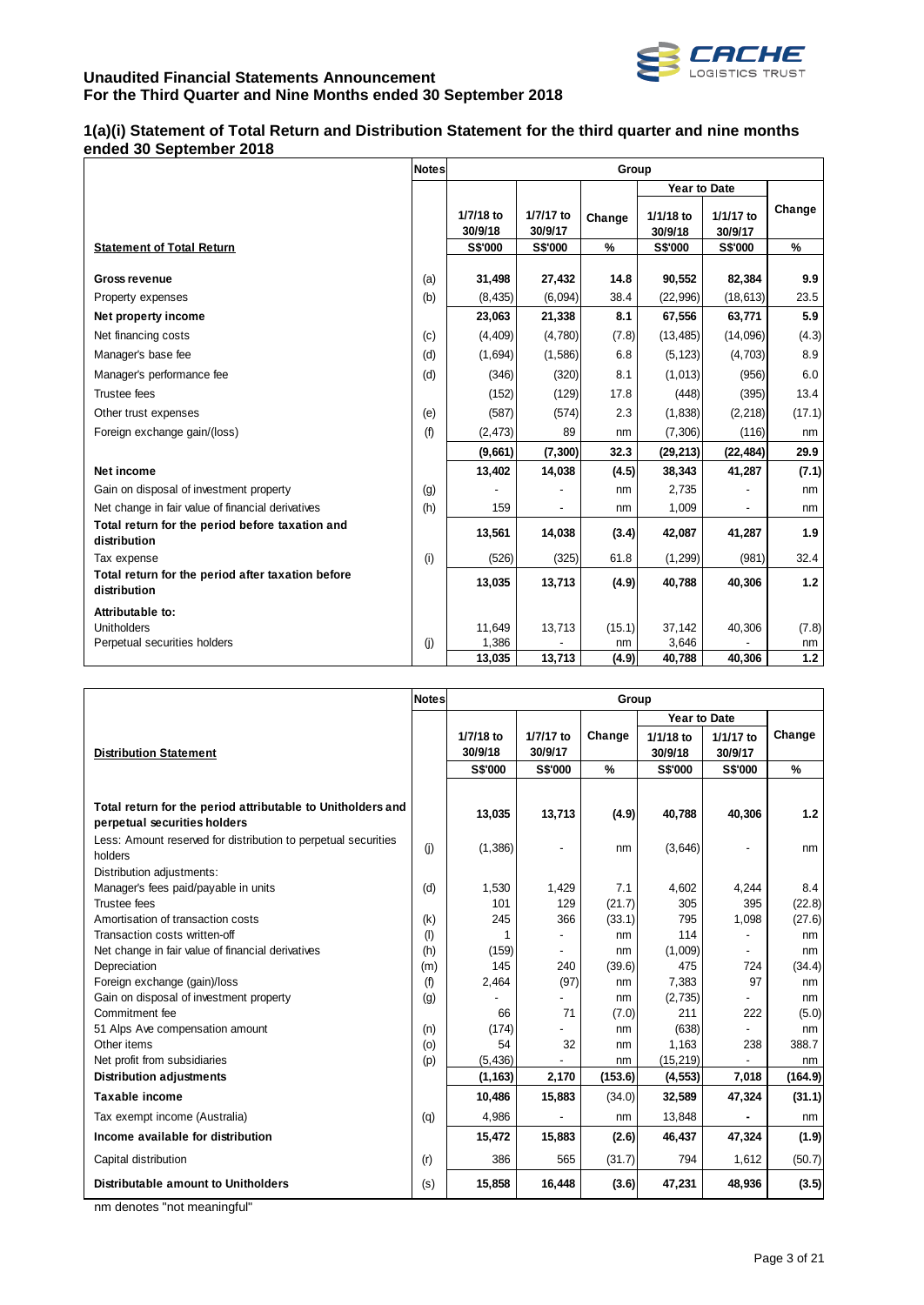

## **Notes:**

(a) Gross revenue comprises mainly rental income from investment properties.

The increase in gross revenue for the quarter ended 30 September 2018 was mainly due to the 9 Australia warehouses which were acquired on 15 February 2018, higher revenue from Schenker's new lease agreement that commenced in November 2017 and the top-up to market rental for the quarter in line with the amicable resolution at 51 Alps Avenue, Singapore ("51 Alps Ave") as announced on 31 October 2017 as well as higher revenue from CWT Commodity Hub as a result of the conversion from a master lease to a multi-tenancy lease structure. This was partly offset by lower contribution from the divestment of 40 Alps Ave.

(b) Property expenses comprise property management fee, lease management fee, reimbursable expenses payable to the Property Manager, property maintenance, lease commissions and other property related expenses.

The increase was primarily due to higher property tax, land rent and maintenance expenses as a result of the conversion from a master lease to a multi-tenancy lease structure at CWT Commodity Hub as well as higher expenses from the enlarged Australia portfolio.

(c) Included in the net financing costs are the following:

|                                   | Notes | Group          |           |        |                     |                |        |
|-----------------------------------|-------|----------------|-----------|--------|---------------------|----------------|--------|
|                                   |       |                |           |        | <b>Year to Date</b> |                |        |
|                                   |       | 1/7/18 to      | 1/7/17 to | Change | 1/1/18 to           | 1/1/17 to      | Change |
|                                   |       | 30/9/18        | 30/9/17   |        | 30/9/18             | 30/9/17        |        |
|                                   |       | <b>S\$'000</b> | S\$'000   | ℅      | <b>S\$'000</b>      | <b>S\$'000</b> | %      |
| Finance income:                   |       |                |           |        |                     |                |        |
| Bank deposits                     |       | 37             | 7         | 428.6  | 118                 | 29             | 306.9  |
| Finance expenses:                 |       |                |           |        |                     |                |        |
| Bank loans                        |       | (3, 844)       | (3, 468)  | 10.8   | (11, 176)           | (10, 348)      | 8.0    |
| Interest rate swaps               |       | (260)          | (880)     | (70.5) | (1, 210)            | (2, 452)       | (50.7) |
| Amortisation of transaction costs | (k)   | (274)          | (366)     | (25.1) | (884)               | (1,098)        | (19.5) |
| Transaction costs written-off     | (1)   | (1)            |           | nm     | (114)               |                | nm     |
| <b>Others</b>                     |       | (67)           | (73)      | (8.2)  | (219)               | (227)          | (3.5)  |
| Net financing costs               |       | (4, 409)       | (4,780)   | (7.8)  | (13, 485)           | (14,096)       | (4.3)  |

The decrease in net financing costs were mainly due to partial repayment of the 4-year S\$185.0 million term loan ("SGD Term Loan") using S\$90.9 million of proceeds from the Rights Issue and S\$72.5 million of proceeds from the disposal of 40 Alps Ave, in October 2017 and May 2018 respectively. This was partially offset by additional interest costs from the new S\$110.0 million term loan drawn to finance the Australia acquisitions in February 2018.

- (d) Manager's fee consists of:
	- A base fee of 0.5% per annum of the value of the total assets; and
	- A performance fee of 1.5% per annum of the Net Property Income ("NPI").

The Manager may elect to receive the base fee and performance fee in cash or units, or a combination of cash and units, as it may in its sole discretion determine.

(e) Other trust expenses include professional fees, listing fees and other non-property related expenses. The decrease in other trust expenses for the nine months ended were mainly due to reversal of professional fees associated with the 51 Alps Ave's legal proceedings. This was partly offset by the accrual of project abortive costs.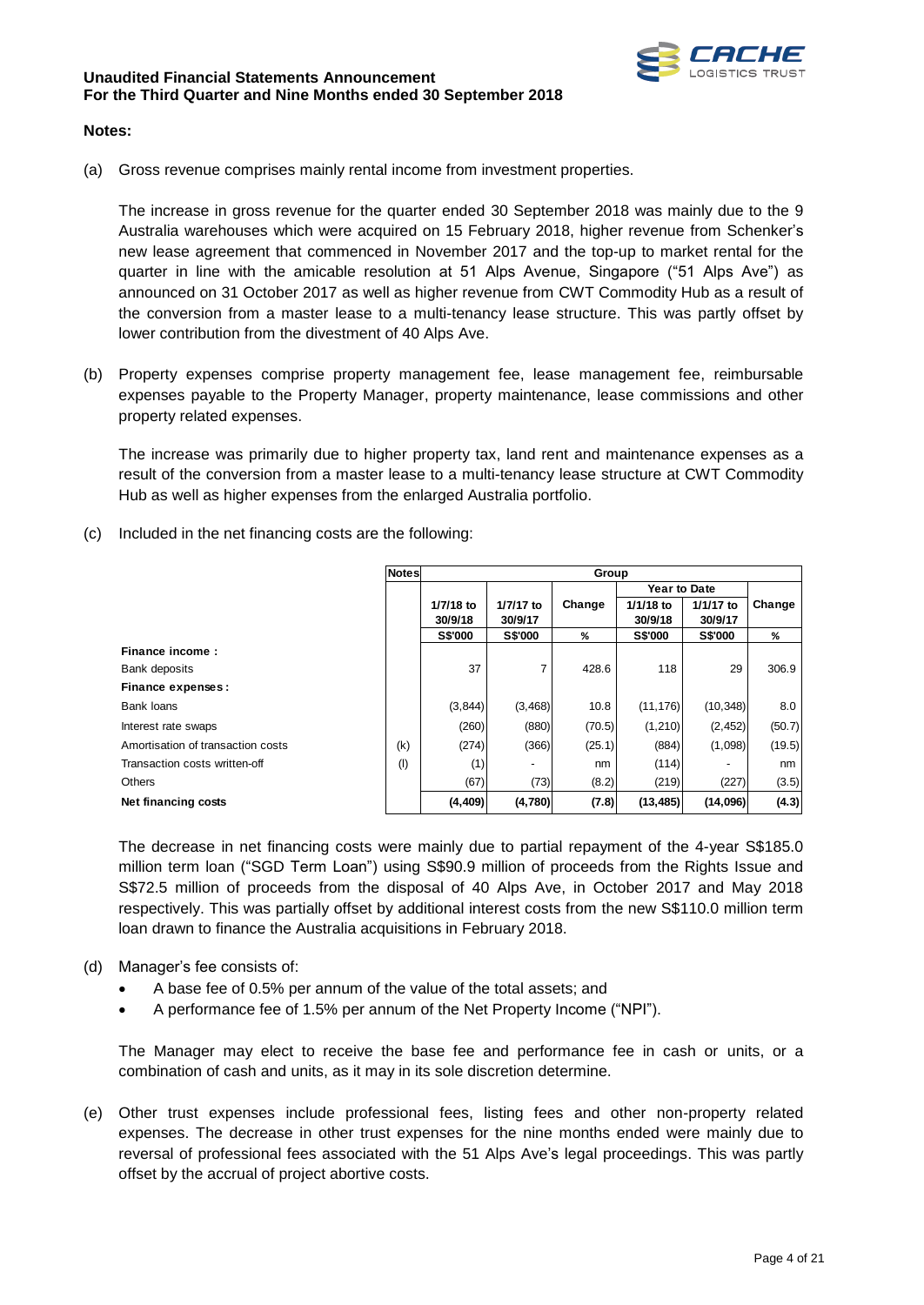

- (f) Relates to mainly unrealised foreign currency exchange movements due to loan to Australia subsidiary.
- (g) Relates to the gain on disposal of 40 Alps Ave, Singapore.
- (h) Represents the changes in fair value of interest rate swaps.
- (i) Tax expense includes withholding tax and deferred tax provided for the overseas operations. The increase was mainly attributed to the enlarged Australia portfolio.
- (j) On 1 February 2018, the Trust issued S\$100.0 million of subordinated perpetual securities (the "Perpetual Securities"). The Perpetual Securities confer a right to receive distribution payments at a rate of 5.50% per annum, with the first distribution rate reset falling on 1 February 2023 and subsequent resets occurring every five years thereafter. Distributions are payable semi-annually in arrears on a discretionary basis and are non-cumulative in accordance with the terms and conditions of the Perpetual Securities.
- (k) Represents non-tax deductible amortised upfront fees on credit facilities.
- (l) Represents unamortised upfront fees written-off in the quarter following the repayment of the A\$16.0 million term loan.
- (m) Relates to depreciation of plant and equipment.
- (n) In respect of the tax matter associated with 51 Alps Avenue, Singapore, further to the previous announcements having to do with the tax treatment of the Relevant Sum (as defined previously), on 17 October 2018, IRAS replied in a letter maintaining their earlier position, i.e. that the Relevant Sum will not be accorded tax transparency. Management, on advice of KPMG as tax consultant, maintains the view that the income received is derived from the property and should be accorded tax transparency under the Income Tax Act. The estimated tax amount is approximately S\$1.1 million. Management will further raise an objection and pursue the matter with IRAS. As at 30 September 2018, the Trust has recognised a certain portion of the Relevant Sum received as rental income with the remainder deferred in the balance sheet to be recognised over the remaining lease term with Schenker. In the meantime, approximately S\$0.2 million (net of relevant expenses) has been retained for the third quarter ended 30 September 2018 and cumulatively to-date has retained a total of S\$2.6 million, net of relevant expenses, pending resolution on the appropriate tax treatment.
- (o) Relates to specific property and finance expenses that are non-tax deductible, project abortive costs and other tax adjustments.
- (p) Relates to net income from the Trust's subsidiaries.
- (q) Relates to distribution of income from the Australia portfolio that has been received in Singapore (net of withholding tax).
- (r) Capital distribution for the 3Q FY2018 relates to reimbursements received from the vendor in relation to outstanding lease incentives at the point of completion of the acquisition of certain properties in Australia. Capital distribution for prior quarters/period relates to the capital gains/sale proceeds from the disposal of Kim Heng warehouse in 2015.
- (s) For a Real Estate Investment Trust to maintain tax transparency (such that distributions are tax exempt to eligible unitholders), it is required to distribute at least 90.0% of its taxable income. Currently, Cache distributes 100.0% of taxable and tax-exempt income. The dividends are distributed on a quarterly basis, no later than 60 days after the end of each distribution period.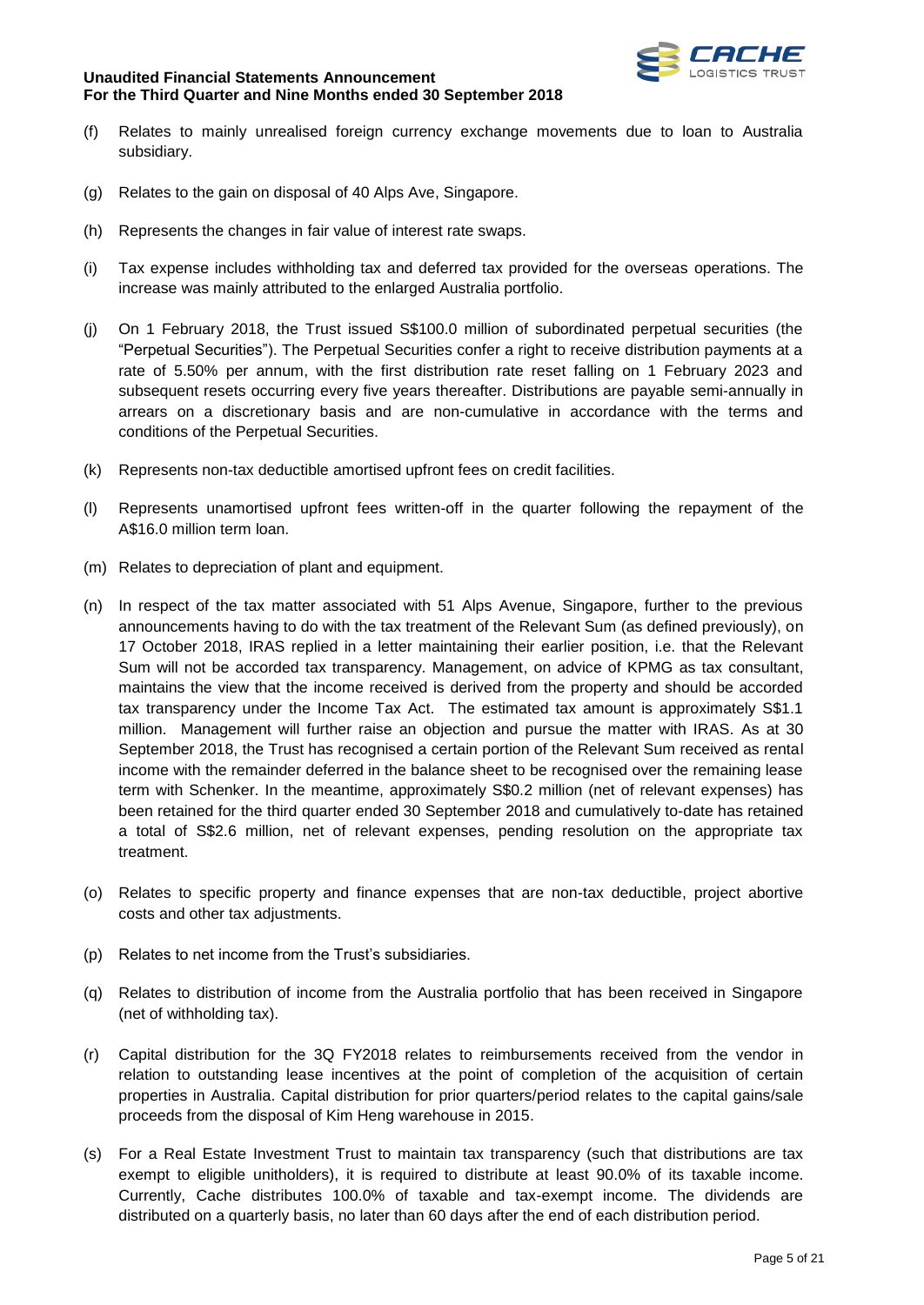

# **1(b)(i) Statements of Financial Position**

| 30/9/18<br>31/12/17<br>30/9/18<br>31/12/17<br>S\$'000<br>S\$'000<br>S\$'000<br>S\$'000<br><b>Non-current assets</b><br>1,299,216<br>1,137,913<br>922,076<br>917,400<br>Investment properties<br>(a)<br>Plant and equipment<br>1,416<br>1,416<br>1,964<br>2,268<br>Investments in subsidiaries<br>(b)<br>171,990<br>83,699<br>1,300,632<br>1,140,181<br>1,095,482<br>1,003,063<br><b>Total non-current assets</b><br><b>Current assets</b><br>Trade and other receivables<br>6,673<br>5,026<br>4,143<br>(c)<br>4,763<br>69,000<br>Assets held for sale<br>(d)<br>17,311<br>69,000<br>Amounts due from subsidiaries<br>53,110<br>153,531<br>Derivative assets<br>38<br>175<br>(e)<br>175<br>38<br>Cash and cash equivalents<br>19,458<br>14,969<br>13,323<br>11,610<br>43,617<br>88,770<br>172,055<br>137,901<br><b>Total current assets</b><br>1,344,249<br>1,228,951<br>1,140,964<br>1,267,537<br><b>Total assets</b><br><b>Current liabilities</b><br>(12, 398)<br>Trade and other payables<br>(15, 157)<br>(9, 120)<br>Liabilities held for sale<br>(424)<br>(d)<br>Provisions<br>(f)<br>(865)<br>(865)<br>(51, 584)<br>Interest bearing borrowings<br>(g)<br>(51, 584)<br>(124, 993)<br>Derivative liabilities<br>(e)<br>(28)<br>(28)<br>(1,071)<br>(65, 299)<br>(141, 221)<br>(61, 597)<br><b>Total current liabilities</b><br><b>Non-current liabilities</b><br>Trade and other payables<br>(1,091)<br>(4, 534)<br>(4,534)<br>(425, 153)<br>(319, 670)<br>(348, 385)<br>Interest bearing borrowings<br>(g)<br>(554)<br>Derivative liabilities<br>(e)<br>(773)<br>(951)<br>(350)<br>Deferred tax liabilities<br>(322,062)<br>(430, 460)<br>(353, 473)<br>(240, 485)<br><b>Total non-current liabilities</b><br>(415,070)<br><b>Total liabilities</b><br>(495, 759)<br>(463, 283)<br>848,490<br>765,668<br>852,467<br>760,987<br>Net assets<br>Represented by:<br>Unitholders' funds<br>748,330<br>765,668<br>(h)<br>752,307<br>760,987<br>Perpetual securities holders' funds<br>(i)<br>100,160<br>100,160<br>848,490<br>765,668<br>852,467<br>760,987 | <b>Notes</b> | Group | <b>Trust</b> |            |
|------------------------------------------------------------------------------------------------------------------------------------------------------------------------------------------------------------------------------------------------------------------------------------------------------------------------------------------------------------------------------------------------------------------------------------------------------------------------------------------------------------------------------------------------------------------------------------------------------------------------------------------------------------------------------------------------------------------------------------------------------------------------------------------------------------------------------------------------------------------------------------------------------------------------------------------------------------------------------------------------------------------------------------------------------------------------------------------------------------------------------------------------------------------------------------------------------------------------------------------------------------------------------------------------------------------------------------------------------------------------------------------------------------------------------------------------------------------------------------------------------------------------------------------------------------------------------------------------------------------------------------------------------------------------------------------------------------------------------------------------------------------------------------------------------------------------------------------------------------------------------------------------------------------------------------------------------------------------------------------------------------------------------------------------------------|--------------|-------|--------------|------------|
|                                                                                                                                                                                                                                                                                                                                                                                                                                                                                                                                                                                                                                                                                                                                                                                                                                                                                                                                                                                                                                                                                                                                                                                                                                                                                                                                                                                                                                                                                                                                                                                                                                                                                                                                                                                                                                                                                                                                                                                                                                                            |              |       |              |            |
|                                                                                                                                                                                                                                                                                                                                                                                                                                                                                                                                                                                                                                                                                                                                                                                                                                                                                                                                                                                                                                                                                                                                                                                                                                                                                                                                                                                                                                                                                                                                                                                                                                                                                                                                                                                                                                                                                                                                                                                                                                                            |              |       |              |            |
|                                                                                                                                                                                                                                                                                                                                                                                                                                                                                                                                                                                                                                                                                                                                                                                                                                                                                                                                                                                                                                                                                                                                                                                                                                                                                                                                                                                                                                                                                                                                                                                                                                                                                                                                                                                                                                                                                                                                                                                                                                                            |              |       |              |            |
|                                                                                                                                                                                                                                                                                                                                                                                                                                                                                                                                                                                                                                                                                                                                                                                                                                                                                                                                                                                                                                                                                                                                                                                                                                                                                                                                                                                                                                                                                                                                                                                                                                                                                                                                                                                                                                                                                                                                                                                                                                                            |              |       |              |            |
|                                                                                                                                                                                                                                                                                                                                                                                                                                                                                                                                                                                                                                                                                                                                                                                                                                                                                                                                                                                                                                                                                                                                                                                                                                                                                                                                                                                                                                                                                                                                                                                                                                                                                                                                                                                                                                                                                                                                                                                                                                                            |              |       |              |            |
|                                                                                                                                                                                                                                                                                                                                                                                                                                                                                                                                                                                                                                                                                                                                                                                                                                                                                                                                                                                                                                                                                                                                                                                                                                                                                                                                                                                                                                                                                                                                                                                                                                                                                                                                                                                                                                                                                                                                                                                                                                                            |              |       |              |            |
|                                                                                                                                                                                                                                                                                                                                                                                                                                                                                                                                                                                                                                                                                                                                                                                                                                                                                                                                                                                                                                                                                                                                                                                                                                                                                                                                                                                                                                                                                                                                                                                                                                                                                                                                                                                                                                                                                                                                                                                                                                                            |              |       |              |            |
|                                                                                                                                                                                                                                                                                                                                                                                                                                                                                                                                                                                                                                                                                                                                                                                                                                                                                                                                                                                                                                                                                                                                                                                                                                                                                                                                                                                                                                                                                                                                                                                                                                                                                                                                                                                                                                                                                                                                                                                                                                                            |              |       |              |            |
|                                                                                                                                                                                                                                                                                                                                                                                                                                                                                                                                                                                                                                                                                                                                                                                                                                                                                                                                                                                                                                                                                                                                                                                                                                                                                                                                                                                                                                                                                                                                                                                                                                                                                                                                                                                                                                                                                                                                                                                                                                                            |              |       |              |            |
|                                                                                                                                                                                                                                                                                                                                                                                                                                                                                                                                                                                                                                                                                                                                                                                                                                                                                                                                                                                                                                                                                                                                                                                                                                                                                                                                                                                                                                                                                                                                                                                                                                                                                                                                                                                                                                                                                                                                                                                                                                                            |              |       |              |            |
|                                                                                                                                                                                                                                                                                                                                                                                                                                                                                                                                                                                                                                                                                                                                                                                                                                                                                                                                                                                                                                                                                                                                                                                                                                                                                                                                                                                                                                                                                                                                                                                                                                                                                                                                                                                                                                                                                                                                                                                                                                                            |              |       |              |            |
|                                                                                                                                                                                                                                                                                                                                                                                                                                                                                                                                                                                                                                                                                                                                                                                                                                                                                                                                                                                                                                                                                                                                                                                                                                                                                                                                                                                                                                                                                                                                                                                                                                                                                                                                                                                                                                                                                                                                                                                                                                                            |              |       |              |            |
|                                                                                                                                                                                                                                                                                                                                                                                                                                                                                                                                                                                                                                                                                                                                                                                                                                                                                                                                                                                                                                                                                                                                                                                                                                                                                                                                                                                                                                                                                                                                                                                                                                                                                                                                                                                                                                                                                                                                                                                                                                                            |              |       |              |            |
|                                                                                                                                                                                                                                                                                                                                                                                                                                                                                                                                                                                                                                                                                                                                                                                                                                                                                                                                                                                                                                                                                                                                                                                                                                                                                                                                                                                                                                                                                                                                                                                                                                                                                                                                                                                                                                                                                                                                                                                                                                                            |              |       |              |            |
|                                                                                                                                                                                                                                                                                                                                                                                                                                                                                                                                                                                                                                                                                                                                                                                                                                                                                                                                                                                                                                                                                                                                                                                                                                                                                                                                                                                                                                                                                                                                                                                                                                                                                                                                                                                                                                                                                                                                                                                                                                                            |              |       |              |            |
|                                                                                                                                                                                                                                                                                                                                                                                                                                                                                                                                                                                                                                                                                                                                                                                                                                                                                                                                                                                                                                                                                                                                                                                                                                                                                                                                                                                                                                                                                                                                                                                                                                                                                                                                                                                                                                                                                                                                                                                                                                                            |              |       |              |            |
|                                                                                                                                                                                                                                                                                                                                                                                                                                                                                                                                                                                                                                                                                                                                                                                                                                                                                                                                                                                                                                                                                                                                                                                                                                                                                                                                                                                                                                                                                                                                                                                                                                                                                                                                                                                                                                                                                                                                                                                                                                                            |              |       |              | (13, 428)  |
|                                                                                                                                                                                                                                                                                                                                                                                                                                                                                                                                                                                                                                                                                                                                                                                                                                                                                                                                                                                                                                                                                                                                                                                                                                                                                                                                                                                                                                                                                                                                                                                                                                                                                                                                                                                                                                                                                                                                                                                                                                                            |              |       |              |            |
|                                                                                                                                                                                                                                                                                                                                                                                                                                                                                                                                                                                                                                                                                                                                                                                                                                                                                                                                                                                                                                                                                                                                                                                                                                                                                                                                                                                                                                                                                                                                                                                                                                                                                                                                                                                                                                                                                                                                                                                                                                                            |              |       |              |            |
|                                                                                                                                                                                                                                                                                                                                                                                                                                                                                                                                                                                                                                                                                                                                                                                                                                                                                                                                                                                                                                                                                                                                                                                                                                                                                                                                                                                                                                                                                                                                                                                                                                                                                                                                                                                                                                                                                                                                                                                                                                                            |              |       |              | (124, 993) |
|                                                                                                                                                                                                                                                                                                                                                                                                                                                                                                                                                                                                                                                                                                                                                                                                                                                                                                                                                                                                                                                                                                                                                                                                                                                                                                                                                                                                                                                                                                                                                                                                                                                                                                                                                                                                                                                                                                                                                                                                                                                            |              |       |              | (1,071)    |
|                                                                                                                                                                                                                                                                                                                                                                                                                                                                                                                                                                                                                                                                                                                                                                                                                                                                                                                                                                                                                                                                                                                                                                                                                                                                                                                                                                                                                                                                                                                                                                                                                                                                                                                                                                                                                                                                                                                                                                                                                                                            |              |       |              | (139, 492) |
|                                                                                                                                                                                                                                                                                                                                                                                                                                                                                                                                                                                                                                                                                                                                                                                                                                                                                                                                                                                                                                                                                                                                                                                                                                                                                                                                                                                                                                                                                                                                                                                                                                                                                                                                                                                                                                                                                                                                                                                                                                                            |              |       |              |            |
|                                                                                                                                                                                                                                                                                                                                                                                                                                                                                                                                                                                                                                                                                                                                                                                                                                                                                                                                                                                                                                                                                                                                                                                                                                                                                                                                                                                                                                                                                                                                                                                                                                                                                                                                                                                                                                                                                                                                                                                                                                                            |              |       |              | (1,091)    |
|                                                                                                                                                                                                                                                                                                                                                                                                                                                                                                                                                                                                                                                                                                                                                                                                                                                                                                                                                                                                                                                                                                                                                                                                                                                                                                                                                                                                                                                                                                                                                                                                                                                                                                                                                                                                                                                                                                                                                                                                                                                            |              |       |              | (238, 708) |
|                                                                                                                                                                                                                                                                                                                                                                                                                                                                                                                                                                                                                                                                                                                                                                                                                                                                                                                                                                                                                                                                                                                                                                                                                                                                                                                                                                                                                                                                                                                                                                                                                                                                                                                                                                                                                                                                                                                                                                                                                                                            |              |       |              | (686)      |
|                                                                                                                                                                                                                                                                                                                                                                                                                                                                                                                                                                                                                                                                                                                                                                                                                                                                                                                                                                                                                                                                                                                                                                                                                                                                                                                                                                                                                                                                                                                                                                                                                                                                                                                                                                                                                                                                                                                                                                                                                                                            |              |       |              |            |
|                                                                                                                                                                                                                                                                                                                                                                                                                                                                                                                                                                                                                                                                                                                                                                                                                                                                                                                                                                                                                                                                                                                                                                                                                                                                                                                                                                                                                                                                                                                                                                                                                                                                                                                                                                                                                                                                                                                                                                                                                                                            |              |       |              |            |
|                                                                                                                                                                                                                                                                                                                                                                                                                                                                                                                                                                                                                                                                                                                                                                                                                                                                                                                                                                                                                                                                                                                                                                                                                                                                                                                                                                                                                                                                                                                                                                                                                                                                                                                                                                                                                                                                                                                                                                                                                                                            |              |       |              | (379, 977) |
|                                                                                                                                                                                                                                                                                                                                                                                                                                                                                                                                                                                                                                                                                                                                                                                                                                                                                                                                                                                                                                                                                                                                                                                                                                                                                                                                                                                                                                                                                                                                                                                                                                                                                                                                                                                                                                                                                                                                                                                                                                                            |              |       |              |            |
|                                                                                                                                                                                                                                                                                                                                                                                                                                                                                                                                                                                                                                                                                                                                                                                                                                                                                                                                                                                                                                                                                                                                                                                                                                                                                                                                                                                                                                                                                                                                                                                                                                                                                                                                                                                                                                                                                                                                                                                                                                                            |              |       |              |            |
|                                                                                                                                                                                                                                                                                                                                                                                                                                                                                                                                                                                                                                                                                                                                                                                                                                                                                                                                                                                                                                                                                                                                                                                                                                                                                                                                                                                                                                                                                                                                                                                                                                                                                                                                                                                                                                                                                                                                                                                                                                                            |              |       |              |            |
|                                                                                                                                                                                                                                                                                                                                                                                                                                                                                                                                                                                                                                                                                                                                                                                                                                                                                                                                                                                                                                                                                                                                                                                                                                                                                                                                                                                                                                                                                                                                                                                                                                                                                                                                                                                                                                                                                                                                                                                                                                                            |              |       |              |            |
|                                                                                                                                                                                                                                                                                                                                                                                                                                                                                                                                                                                                                                                                                                                                                                                                                                                                                                                                                                                                                                                                                                                                                                                                                                                                                                                                                                                                                                                                                                                                                                                                                                                                                                                                                                                                                                                                                                                                                                                                                                                            |              |       |              |            |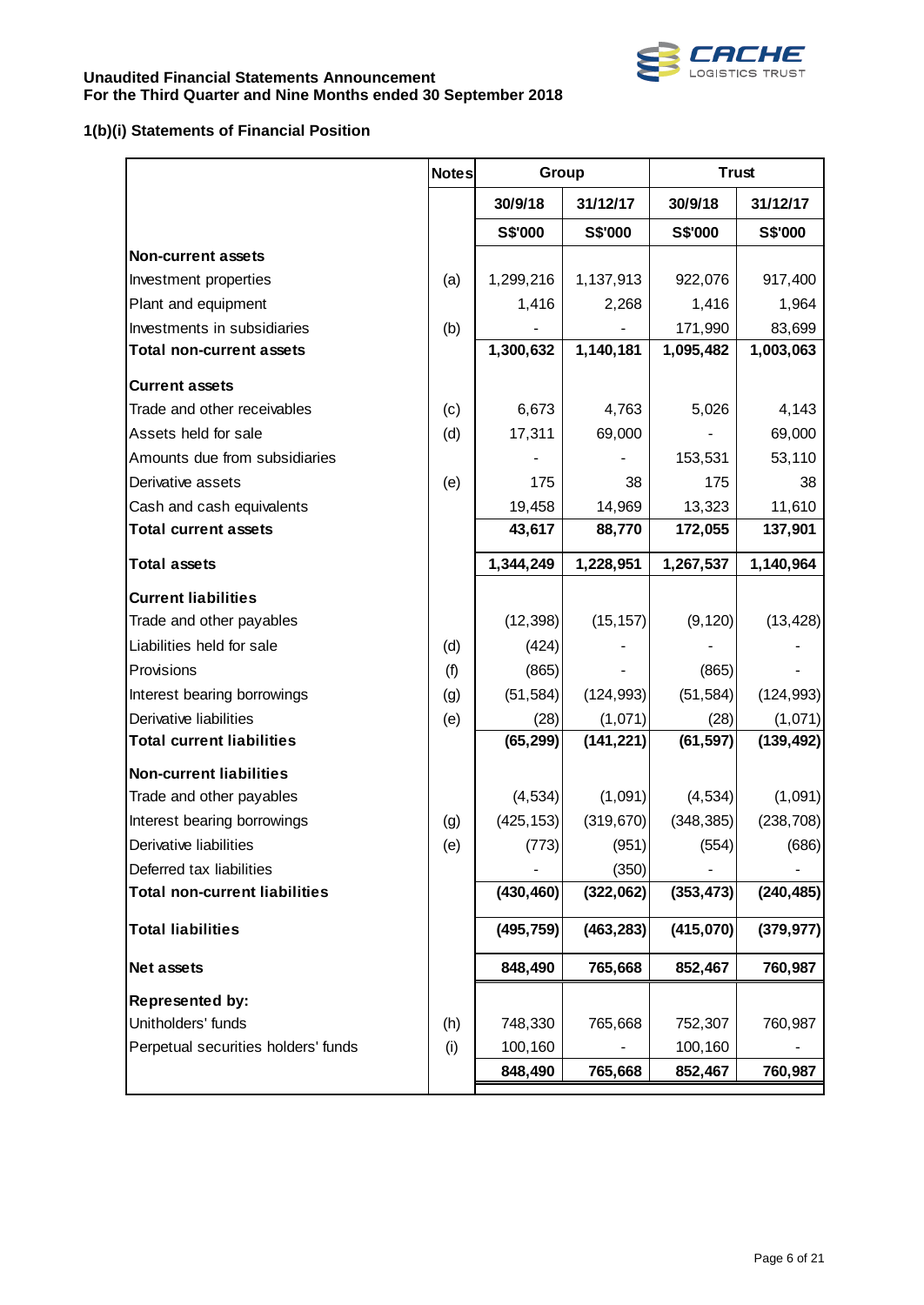

## **Notes:**

- (a) Represents the carrying value of the existing investment properties, including asset enhancement initiatives, straight-line effective rental adjustments, foreign currency translation differences and the carrying value of the 9 Australian warehouses acquired on 15 February 2018.
- (b) Relates to wholly-owned subsidiaries of Cache, stated at cost. The increase in the investment value represents investment in a subsidiary in Australia relating to the acquisition of 9 sub-trusts in Australia.
- (c) The increase in trade and other receivables was mainly due to the higher trade receivables and prepayments arising from the newly acquired Australia properties.
- (d) As at 30 September 2018, the assets and liabilities of a wholly-owned subsidiary that holds Jinshan Chemical Warehouse were reclassified as "Assets held for Sale" and "Liabilities held for Sale" (pursuant to the announcement for the proposed divestment of the property on 12 October 2018). The classification complies with FRS 105 Non-current Assets held for Sale and Discontinued Operations where a divestment is planned within the next 12 months from the reporting date.

As at 31 December 2017, 40 Alps Ave was classified as an asset held for sale. The divestment was completed on 18 May 2018.

- (e) Relates to the fair value of interest rate swaps and forward foreign currency exchange contracts. During the 2Q FY2018, the Group entered into 2 forward starting interest rate swaps with notional amounts totaling S\$200.0 million effective from October 2018.
- (f) Relates to the provision of up to S\$1.38 million of income support associated with the sale of 40 Alps Ave for the period from May 2018 to April 2019. As at 30 September 2018, S\$0.5 million was utilised.
- (g) Refer to Item 1(b)(ii), Aggregate amount of Borrowings and Debt Securities, for details.
- (h) Refer to Item 1(d)(i), the Statement of Movements in Unitholders' Funds, for details. Changes were mainly due to movement in foreign currency translation reserves and the effective portion of changes in fair value of cash flow hedges, return and distribution to unitholders for the period.
- (i) On 1 February 2018, the Trust issued S\$100.0 million of fixed rate Perpetual Securities. The Perpetual Securities, net of issuance costs, are classified as equity in the Statement of Movements in Unitholder's Funds.

As at 30 September 2018, Cache's current liabilities exceeded its current assets primarily due to current borrowings. The current borrowings comprise S\$21.6 million balance remaining of the SGD Term Loan and S\$30.0 million drawn from the Revolving Credit Facility ("RCF"). On 23 October 2018, the SGD Term Loan and RCF were refinanced with a new 5.5-year unsecured term loan.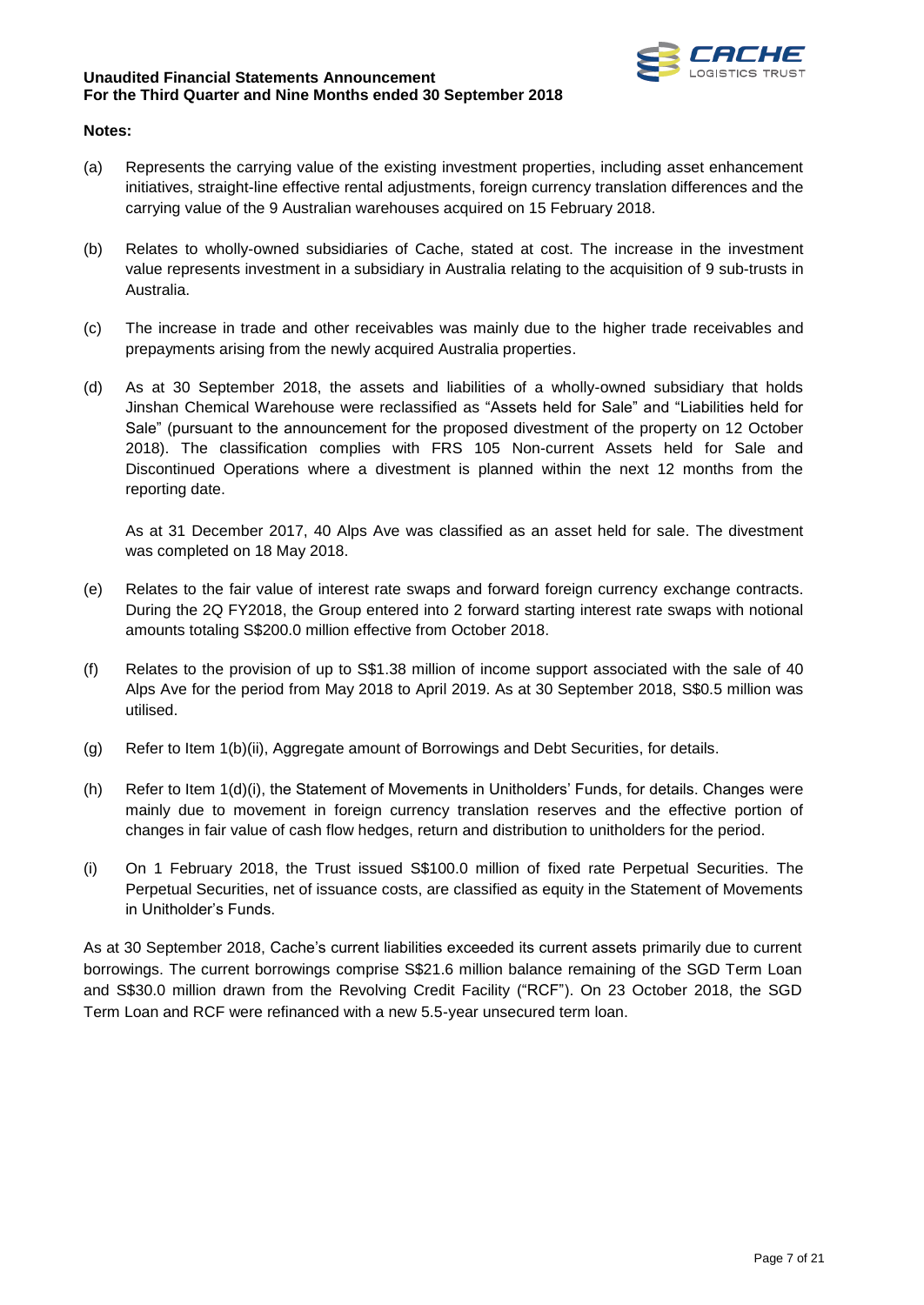

## **1(b)(ii) Aggregate amount of Borrowings and Debt Securities**

|                                     | Group          |                | Trust          |                |
|-------------------------------------|----------------|----------------|----------------|----------------|
|                                     | 30/9/18        | 31/12/17       | 30/9/18        | 31/12/17       |
|                                     | <b>S\$'000</b> | <b>S\$'000</b> | <b>S\$'000</b> | <b>S\$'000</b> |
| <b>Secured borrowings</b>           |                |                |                |                |
| Amount repayable within one year    | 51,606         | 108,717        | 51,606         | 108,717        |
| Less: Unamortised transaction costs | (22)           | (417)          | (22)           | (417)          |
|                                     | 51,584         | 108,300        | 51,584         | 108,300        |
|                                     |                |                |                |                |
| Amount repayable after one year     | 226,936        | 231,231        | 150,000        | 150,000        |
| Less: Unamortised transaction costs | (574)          | (957)          | (406)          | (688)          |
|                                     | 226,362        | 230,274        | 149,594        | 149,312        |
|                                     |                |                |                |                |
| Unsecured borrowing                 |                |                |                |                |
| Amount repayable within one year    |                | 16,706         |                | 16,706         |
| Less: Unamortised transaction costs |                | (13)           |                | (13)           |
|                                     |                | 16,693         |                | 16,693         |
|                                     |                |                |                |                |
| Amount repayable after one year     | 200,000        | 90,000         | 200,000        | 90,000         |
| Less: Unamortised transaction costs | (1,209)        | (604)          | (1,209)        | (604)          |
|                                     | 198,791        | 89,396         | 198,791        | 89,396         |
|                                     |                |                |                |                |
| <b>Total borrowings</b>             | 476,737        | 444,663        | 399,969        | 363,701        |

#### **Notes:**

- (a) The Group has in place the following Singapore dollar facilities:
	- a secured 4-year term loan of S\$185.0 million maturing in 2018<sup>(1)</sup>;
	- a secured 5-year term loan of S\$150.0 million maturing in 2019<sup>(1)</sup>;
	- a secured committed RCF of S\$65.0 million maturing in 2018 $(1)$ ;
	- an unsecured 5-year term loan of S\$90.0 million maturing in 2021; and
	- an unsecured 5-year term loan of S\$110.0 million maturing in 2023.

(1) The Trust repaid a total of S\$163.4 million using proceeds from the Rights Issue in October 2017 and proceeds from the disposal of 40 Alps Ave in May 2018. The remaining amount has been refinanced with a new unsecured 5.5-year S\$200.0 million term loan draw down on 23 October 2018. The associated mortgages over the Charged Properties have also been discharged accordingly.

The secured term loans indicated in (a) above are secured by way of:

- a first mortgage over CWT Commodity Hub, Cache Cold Centre, Schenker Megahub, Cache Changi Districentre 1, Precise Two (collectively, the "Charged Properties");
- a debenture creating fixed and floating charges over all assets in relation to the Charged Properties;
- an assignment of all leases, sale agreements and banker's guarantees and bank accounts in relation to the Charged Properties; and
- an assignment of all insurance policies in relation to the Charged Properties.

As at 30 September 2018, a total of S\$401.6 million has been drawn.

- (b) The Group has in place the following Australian dollar facilities:
	- a secured 4-year term loan of A\$29.3 million maturing in 2019; and
	- a secured 5-year term loans of A\$48.5 million maturing in 2020.

As at 30 September 2018, the above facilities were fully drawn.

The secured facilities indicated in (b) above are secured by way of a legal mortgage and charges over 5 Australian properties, namely Chester Hill (NSW), Somerton (VIC), Coopers Plains (QLD), Wacol (QLD) and Kidman Park (SA).

During the first quarter ended 31 March 2018, the Group repaid a secured A\$14.0 million term loan using internal source of funds. The associated second mortgages over Chester Hill (NSW), Somerton (VIC), Coopers Plains (QLD) were discharged accordingly. The Group further repaid an unsecured A\$16.0 million term loan using proceeds from the new unsecured 5.5-year term loan.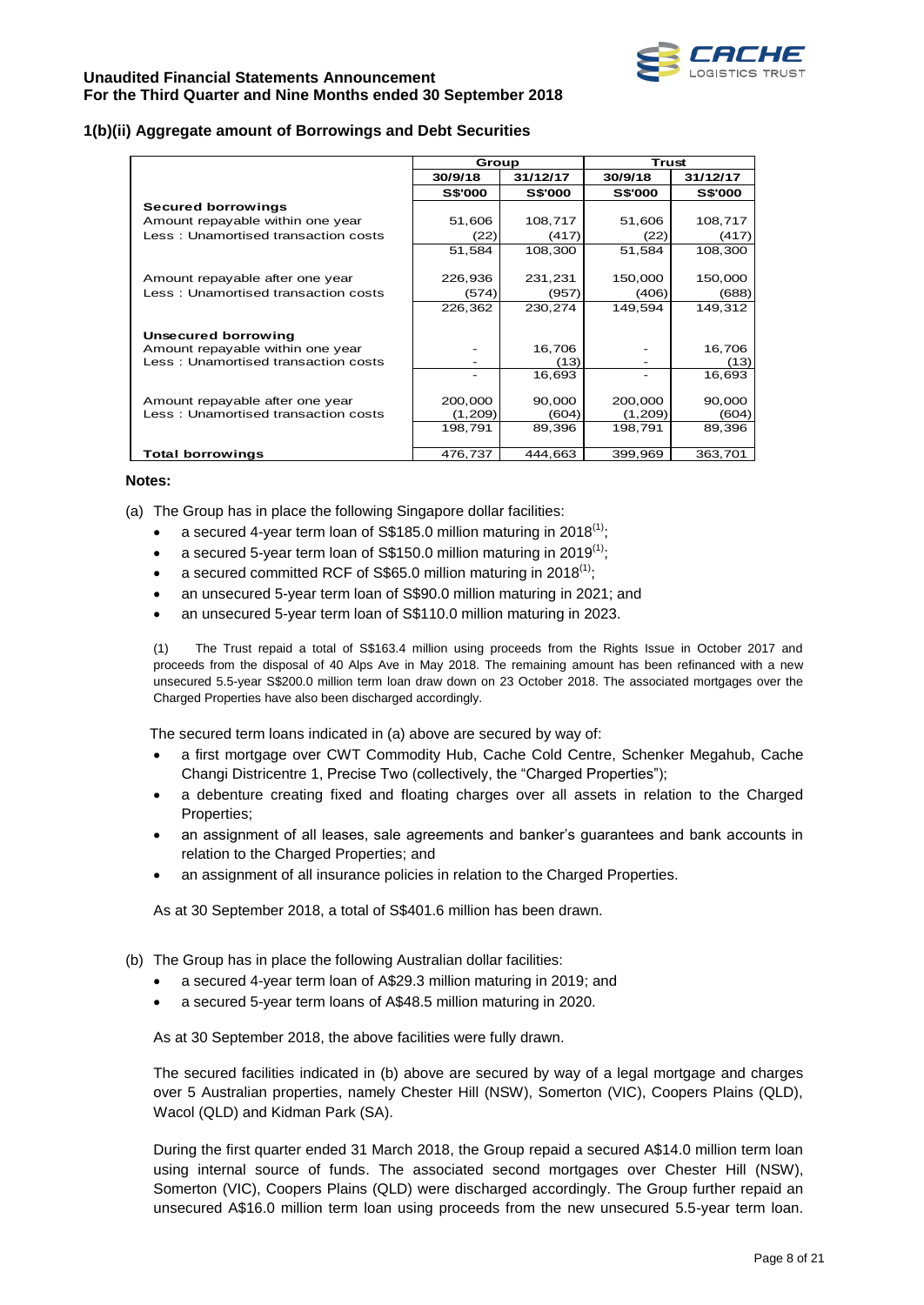

# **1(c) Statement of Cash Flows**

|                                                               | <b>Notes</b> |                    | Group              |                     |                    |
|---------------------------------------------------------------|--------------|--------------------|--------------------|---------------------|--------------------|
|                                                               |              |                    |                    | <b>Year to Date</b> |                    |
|                                                               |              | 1/7/18 to          | 1/7/17 to          | 1/1/18 to           | 1/1/17 to          |
|                                                               |              | 30/9/18<br>S\$'000 | 30/9/17<br>S\$'000 | 30/9/18<br>S\$'000  | 30/9/17<br>S\$'000 |
| Cash flows from operating activities                          |              |                    |                    |                     |                    |
| Total return for the period before taxation and distribution  |              | 13,561             | 14,038             | 42,087              | 41,287             |
| Adjustments for:                                              |              |                    |                    |                     |                    |
| Manager's fees paid/payable in units                          |              | 1,530              | 1,429              | 4,602               | 4,244              |
| Depreciation                                                  |              | 191                | 240                | 590                 | 724                |
| Net financing costs                                           | (a)          | 4,409              | 4,780              | 13,485              | 14,096             |
| Net change in fair value of financial derivatives             |              | (159)              |                    | (1,009)             |                    |
| Loss on disposal of plant and equipment                       |              |                    |                    |                     | 21                 |
| Gain on disposal of investment property                       |              |                    |                    | (2,735)             |                    |
| Changes in:                                                   |              |                    |                    |                     |                    |
| Trade and other receivables                                   |              | 843                | 209                | (4,271)             | (2, 430)           |
| Trade and other payables                                      |              | 266                | (2, 125)           | 649                 | (2,089)            |
| Provisions                                                    |              | (352)              |                    | (515)               |                    |
| Cash generated from operations                                |              | 20,289             | 18,571             | 52,883              | 55,853             |
| Tax paid                                                      |              | (796)              | (297)              | (1, 457)            | (674)              |
| Net cash from operating activities                            |              | 19,493             | 18,274             | 51,426              | 55,179             |
|                                                               |              |                    |                    |                     |                    |
| Cash flows from investing activities                          |              |                    |                    |                     |                    |
| Interest received                                             |              | 37                 | 7                  | 118                 | 29                 |
| Acquisition of investment properties, net of cash acquired    | (b)          | 249                |                    | (193, 750)          |                    |
| Capital expenditure on investment properties                  | (c)          | (510)              | (697)              | (2,717)             | (1,720)            |
| Purchase of plant and equipment                               |              | (367)              |                    | (511)               |                    |
| Purchase of investment properties                             | (d)          |                    |                    |                     | (25, 438)          |
| Net proceeds from disposal of investment property             | (e)          |                    |                    | 72,782              | 25,273             |
| Net cash from/(used in) investing activities                  |              | (591)              | (690)              | (124, 078)          | (1, 856)           |
| Cash flows from financing activities                          |              |                    |                    |                     |                    |
| Proceeds from issuance of perpetual securities                | (f)          |                    |                    | 100,000             |                    |
| Issue costs paid in relation to perpetual securities          | (g)          |                    |                    | (759)               |                    |
| Proceeds from borrowings                                      | (h)          | 20,000             | 9,000              | 140,000             | 28,000             |
| Repayment of borrowings                                       | (i)          | (15,909)           | (7,000)            | (102, 838)          | (24,000)           |
| Interest paid                                                 |              | (4, 268)           | (4, 374)           | (12, 699)           | (13,072)           |
| Financing costs paid                                          |              |                    |                    | (825)               |                    |
| Distributions to Unitholders                                  |              | (15, 228)          | (16, 253)          | (48, 452)           | (49, 146)          |
| Distributions to perpetual securities holders                 |              | (2, 727)           |                    | (2, 727)            |                    |
| Net cash (used in)/from financing activities                  |              | (18, 132)          | (18, 627)          | 71,700              | (58, 218)          |
| Net (decrease)/increase in cash and cash equivalents          |              | 770                | (1,043)            | (952)               | (4,895)            |
| Cash and cash equivalents at the beginning of the period      |              | 17,752             | 9,896              | 14,969              | 13,561             |
| Effect of exchange rate fluctuations on cash held             |              | 1,991              | (61)               | 6,496               | 126                |
| Cash and cash equivalents reclassified to asset held for sale |              | (1,055)            |                    | (1,055)             |                    |
| Cash and cash equivalents at the end of the period            |              | 19,458             | 8,792              | 19,458              | 8,792              |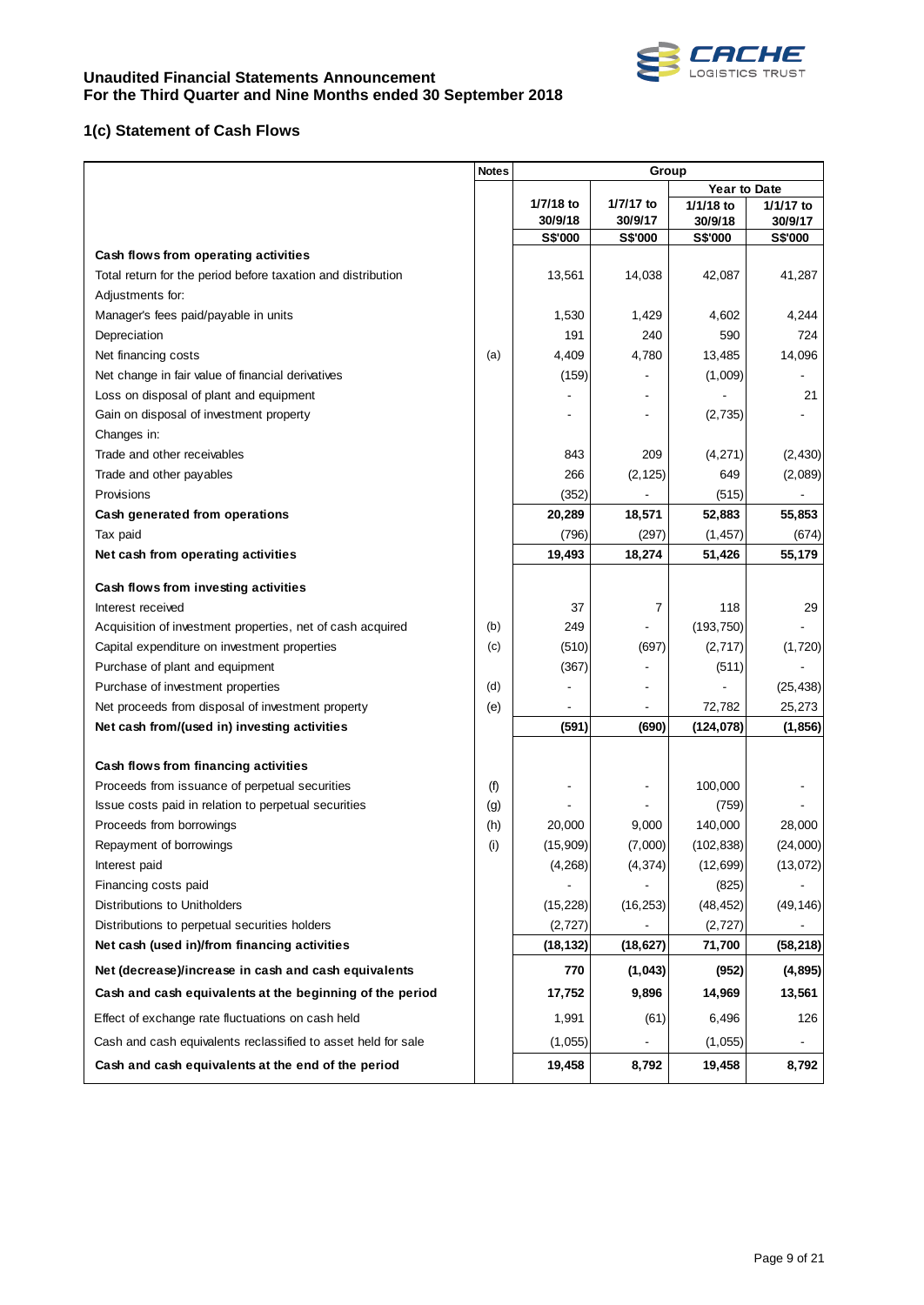

#### **Notes:**

- (a) Refer to  $1(a)(i)(c)$
- (b) Net cash outflow on acquisition of subsidiaries is set out as below:

|                                                     | Group                             |                                 |
|-----------------------------------------------------|-----------------------------------|---------------------------------|
|                                                     | $1/1/18$ to<br>30/9/18<br>S\$'000 | 1/1/17 to<br>30/9/17<br>S\$'000 |
| Investment properties (including acquisition costs) | 193,239                           |                                 |
| Other assets                                        | 1,217                             |                                 |
| Accrued expenses<br>Other liabilities               | (637)<br>(69)                     |                                 |
| Net identifiable assets acquired                    | 193,750                           |                                 |
|                                                     | 193,750                           |                                 |
| Net cash outflow                                    |                                   |                                 |

- (c) Represents asset enhancement initiatives for existing investment properties.
- (d) Amount incurred for the acquisition of a warehouse in Australia which was completed on 22 March 2017.
- (e) Represents the net proceeds from the disposal of 40 Alps Ave in May 2018 and Cache Changi Districentre 3 in January 2017.
- (f) Represents proceeds from the Perpetual Securities issued on 1 February 2018.
- (g) Represents professional fees and other costs incurred in relation to the issuance of the Perpetual Securities.
- (h) Represents drawdown of S\$110.0 million in February 2018 from a term loan to finance the 9 property Australian portfolio acquisition and RCF for working capital purposes.
- (i) Represents repayment of A\$14.0 million secured term loan that matured in February 2018, partial repayment of the SGD Term Loan in May 2018 using proceeds from disposal of 40 Alps Ave and repayment of A\$16.0 million unsecured term loan in September 2018.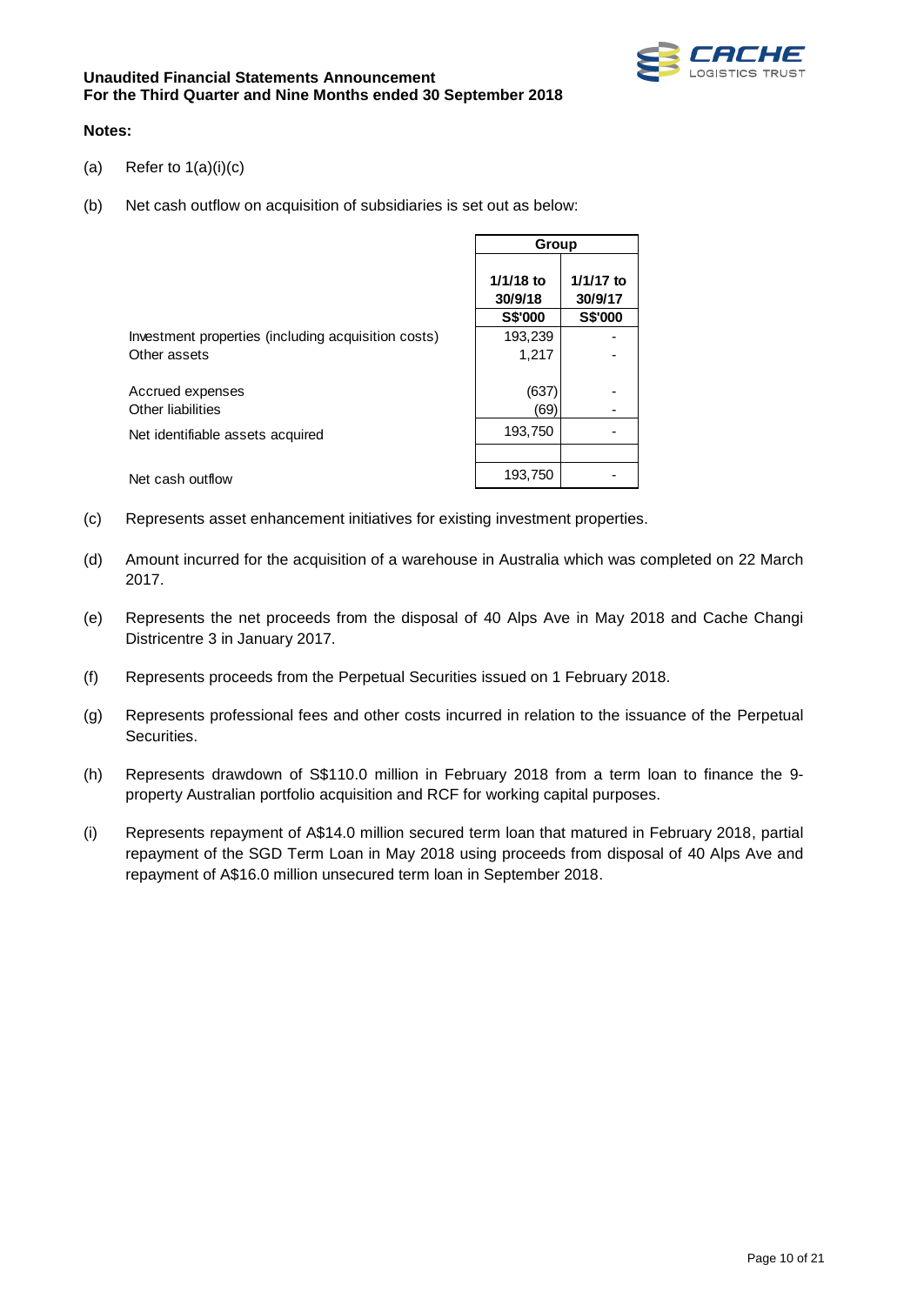

# **1(d)(i) Statements of Movements in Unitholders' Funds**

|                                                                                                        | <b>Notes</b> |           | Group          |                     |                |  |
|--------------------------------------------------------------------------------------------------------|--------------|-----------|----------------|---------------------|----------------|--|
|                                                                                                        |              |           |                | <b>Year to Date</b> |                |  |
|                                                                                                        |              | 1/7/18 to | 1/7/17 to      | 1/1/18 to           | 1/1/17 to      |  |
|                                                                                                        |              | 30/9/18   | 30/9/17        | 30/9/18             | 30/9/17        |  |
| <b>Unitholders' Funds</b>                                                                              |              | S\$'000   | S\$'000        | S\$'000             | <b>S\$'000</b> |  |
| Balance at the beginning of the period                                                                 |              | 754,440   | 695,640        | 765,668             | 701,138        |  |
| <b>Operations</b>                                                                                      |              |           |                |                     |                |  |
| Total return for the period after tax, attributable to Unitholders<br>and perpetual securities holders |              | 13,035    | 13,713         | 40,788              | 40,306         |  |
| Less: Amount reserved for distribution to perpetual securities holders                                 |              | (1,386)   |                | (3,646)             |                |  |
| Net increase in net assets from operations                                                             |              | 11,649    | 13,713         | 37,142              | 40,306         |  |
| Effective portion of changes in fair values of cash flow hedges                                        | (a)          | (147)     | 1,013          | 207                 | (936)          |  |
| Foreign currency translation reserve                                                                   |              |           |                |                     |                |  |
| Translation differences from financial statements of<br>foreign entities                               |              | (3,655)   | 536            | (10,078)            | 949            |  |
| Net (loss)/gain recognised directly in Unitholders' funds                                              |              | (3,802)   | 1,549          | (9, 871)            | 13             |  |
| Unitholders' transactions                                                                              |              |           |                |                     |                |  |
| Issue of new units                                                                                     |              |           |                |                     |                |  |
| - Manager's base fees paid in units                                                                    |              |           | ٠              | 2.572               | 2,338          |  |
| Units to be issued:                                                                                    |              |           |                |                     |                |  |
| - Manager's base fees payable in units                                                                 | (b)          | 1,271     | 1,189          | 1,271               | 1,189          |  |
| Distributions to Unitholders                                                                           |              | (15, 228) | (16, 253)      | (48, 452)           | (49, 146)      |  |
| Net decrease in net assets resulting from Unitholders' transactions                                    |              | (13,957)  | (15,064)       | (44, 609)           | (45, 619)      |  |
| Unitholders' funds at the end of the period                                                            |              | 748,330   | 695,838        | 748,330             | 695,838        |  |
| <b>Perpetual Securities Holders' Funds</b>                                                             |              |           |                |                     |                |  |
| Balance at the beginning of the period                                                                 |              | 101,501   | $\blacksquare$ |                     |                |  |
| Issue of perpetual securities                                                                          |              |           |                | 100,000             |                |  |
| <b>Issue costs</b>                                                                                     |              |           |                | (759)               |                |  |
| Amount reserved for distribution to perpetual securities holders                                       |              | 1,386     |                | 3,646               |                |  |
| Distribution to perpetual securities holders                                                           |              | (2, 727)  |                | (2, 727)            |                |  |
| Balance as at the end of the period                                                                    |              | 100,160   | ä,             | 100,160             |                |  |
| Total                                                                                                  |              | 848,490   | 695,838        | 848,490             | 695,838        |  |

|                                                                                                        | <b>Notes</b> | <b>Trust</b>   |                |                |                |  |
|--------------------------------------------------------------------------------------------------------|--------------|----------------|----------------|----------------|----------------|--|
|                                                                                                        |              |                |                | Year to Date   |                |  |
|                                                                                                        |              | 1/7/18 to      | 1/7/17 to      | 1/1/18 to      | 1/1/17 to      |  |
|                                                                                                        |              | 30/9/18        | 30/9/17        | 30/9/18        | 30/9/17        |  |
| <b>Unitholders' Funds</b>                                                                              |              | <b>S\$'000</b> | <b>S\$'000</b> | <b>S\$'000</b> | <b>S\$'000</b> |  |
| Balance at the beginning of the period                                                                 |              | 755,200        | 693,175        | 760,987        | 699,943        |  |
| <b>Operations</b>                                                                                      |              |                |                |                |                |  |
| Total return for the period after tax, attributable to Unitholders<br>and perpetual securities holders |              | 12,585         | 13,355         | 39,417         | 38,942         |  |
| Less: Amount reserved for distribution to perpetual securities holders                                 |              | (1, 386)       |                | (3,646)        |                |  |
| Net increase in net assets from operations                                                             |              | 11,199         | 13,355         | 35,771         | 38,942         |  |
| Effective portion of changes in fair value of cash flow hedges<br>Unitholders' transactions            | (a)          | (135)          | 917            | 158            | (883)          |  |
| Issue of new units                                                                                     |              |                |                |                |                |  |
| - Manager's base fees paid in units                                                                    |              | ٠              | ۰              | 2,572          | 2,338          |  |
| Units to be issued:                                                                                    |              |                |                |                |                |  |
| - Manager's base fees payable in units                                                                 | (b)          | 1.271          | 1,189          | 1,271          | 1,189          |  |
| Distributions to Unitholders                                                                           |              | (15, 228)      | (16, 253)      | (48, 452)      | (49, 146)      |  |
| Net decrease in net assets resulting from Unitholders' transactions                                    |              | (13, 957)      | (15,064)       | (44, 609)      | (45, 619)      |  |
| Unitholders' funds at the end of the period                                                            |              | 752,307        | 692,383        | 752,307        | 692,383        |  |
| <b>Perpetual Securities Holders' Funds</b>                                                             |              |                |                |                |                |  |
| Balance at the beginning of the period                                                                 |              | 101,501        |                |                |                |  |
| Issue of perpetual securities                                                                          |              |                |                | 100,000        |                |  |
| <b>Issue costs</b>                                                                                     |              |                |                | (759)          |                |  |
| Amount reserved for distribution to perpetual securities holders                                       |              | 1,386          | ٠              | 3,646          |                |  |
| Distribution to perpetual securities holders                                                           |              | (2,727)        |                | (2, 727)       |                |  |
| Balance as at the end of the period                                                                    |              | 100,160        | ٠              | 100,160        |                |  |
| <b>Total</b>                                                                                           |              | 852,467        | 692,383        | 852,467        | 692,383        |  |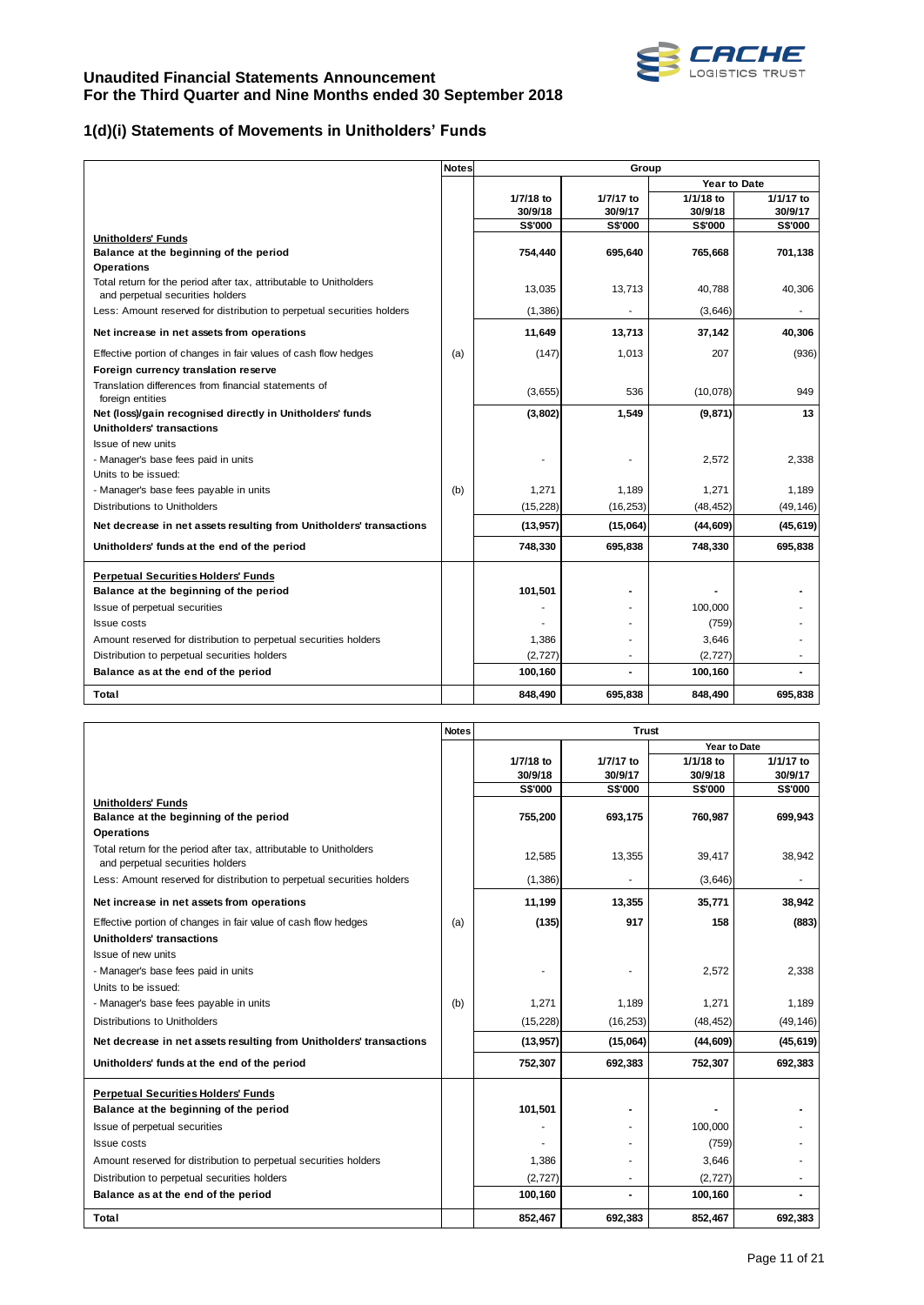

#### **Notes:**

- (a) Relates to the effective portion of changes in fair values of derivative assets and liabilities designated as cash flow hedges.
- (b) Represents the value of units to be issued to the Manager as partial consideration of the Manager's base fees incurred for the quarter ended 30 September 2018. The units are to be issued within 30 days from the quarter-end.

## **1(d)(ii) Details of any changes in the units**

|                                                                                                          | <b>Notes</b> |                                       | <b>Group and Trust</b>   |                      |                          |
|----------------------------------------------------------------------------------------------------------|--------------|---------------------------------------|--------------------------|----------------------|--------------------------|
|                                                                                                          |              |                                       |                          | Year to Date         |                          |
|                                                                                                          |              | 1/7/18 to<br>30/9/18                  | 1/7/17 to<br>30/9/17     | 1/1/18 to<br>30/9/18 | 1/1/17 to<br>30/9/17     |
|                                                                                                          |              | <b>Units</b>                          | <b>Units</b>             | Units                | <b>Units</b>             |
| Issued units at the beginning of the period<br>Creation of units:                                        |              | 1,072,932,745                         | 903.142.868              | 1,069,700,408        | 900,450,086              |
| - Manager's base fees paid in units                                                                      |              | $\overline{\phantom{a}}$              |                          | 3,232,337            | 2,692,782                |
| Issued units at the end of the period                                                                    |              | 1,072,932,745                         | 903,142,868              | 1,072,932,745        | 903, 142, 868            |
| Units to be issued:<br>- Manager's base fees payable in units<br>- Rights Units issued on 9 October 2017 | (a)          | 1,720,735<br>$\overline{\phantom{a}}$ | 1,448,051<br>162,565,716 | 1,720,735            | 1,448,051<br>162,565,716 |
| Total issued and to be issued units                                                                      |              | 1,074,653,480                         | 1,067,156,635            | 1,074,653,480        | 1,067,156,635            |

#### **Notes:**

(a) Represents units to be issued to the Manager as partial consideration of Manager's base fees incurred for the quarter ended 30 September 2018. The units are to be issued within 30 days from the quarter-end.

## **2 Whether the figures have been audited, or reviewed and in accordance with which auditing standard or practice**

The figures have not been audited but have been reviewed by the auditors in accordance with Singapore Standard on Review Engagements 2410 "*Review of Interim Financial Information Performed by the Independent Auditor of the Entity*".

## **3 Where the figures have been audited, or reviewed, the auditors' report (including any qualifications or emphasis of matter)**

See attached auditors' review report.

## **4 Whether the same accounting policies and methods of computation as in the issuer's most recently audited financial statements have been applied**

Except as disclosed in paragraph 5 below, the Group has applied the same accounting policies and methods of computation in the preparation of the financial statements for the current reporting period compared with the audited financial statements for the year ended 31 December 2017.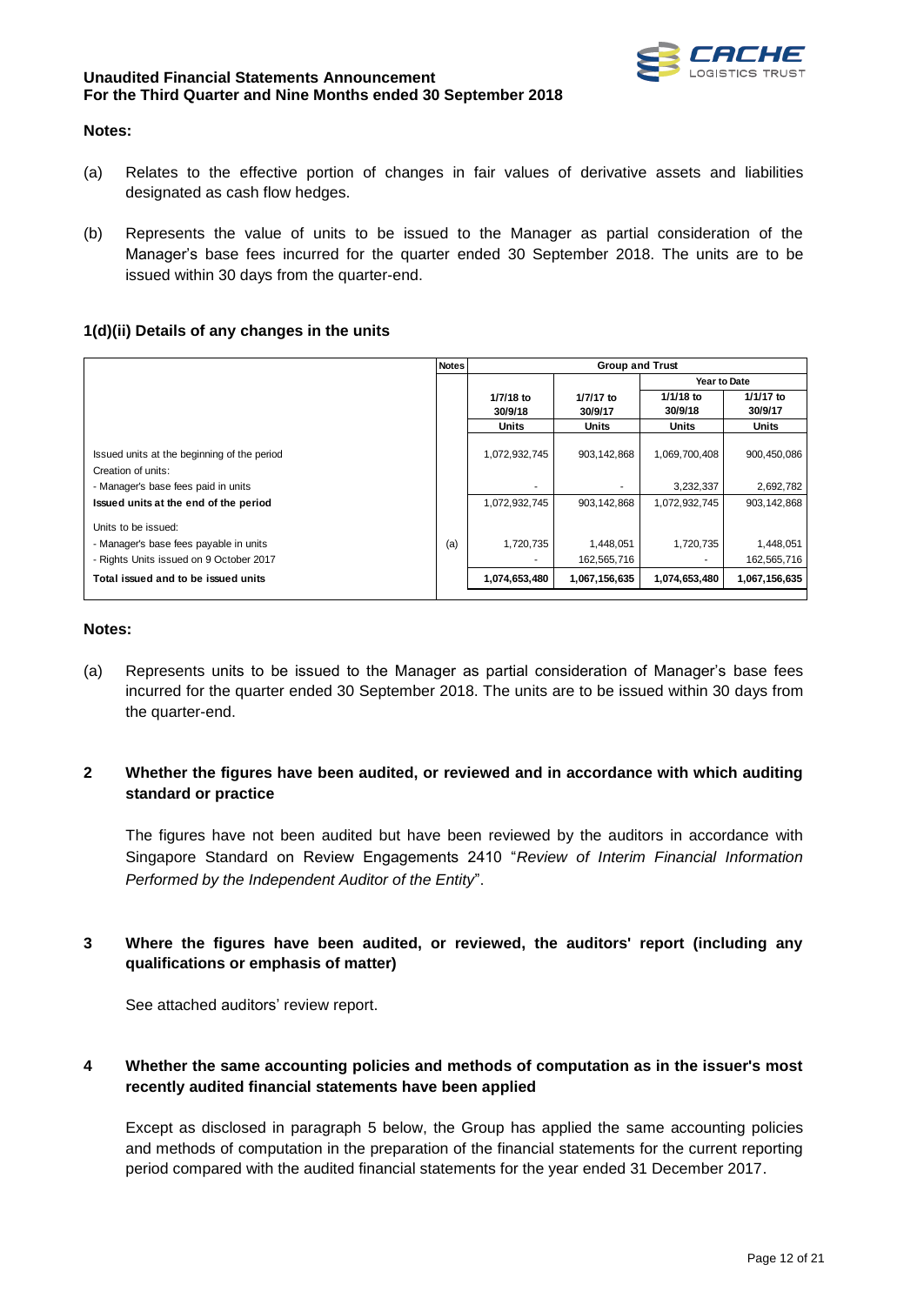

## **5 If there are any changes in the accounting policies and methods of computation, including any required by an accounting standard, what has changed, as well as the reasons for, and the effect of, the change.**

The Group has adopted new Financial Reporting Standards in Singapore ("FRSs") and interpretations effective for the financial period beginning 1 January 2018 as follows:

(i) FRS 115 *Revenue from Contracts with Customers*

FRS 115 establishes a comprehensive framework for determining whether, how much and when revenue is recognised. It also introduces new cost guidance which requires certain costs of obtaining and fulfilling contracts to be recognised as separate assets when specified criteria are met.

There was no significant impact to the financial statements of the Group in respect of FRS 115. Accordingly, comparative financial information presented in this announcement has not been restated.

#### (ii) FRS 109 *Financial Instruments*

FRS 109 introduces new requirements for classification and measurement of financial assets, impairment of financial assets, and hedge accounting.

FRS 109 includes revised guidance on the classification and measurement of financial instruments, a new expected credit loss model for calculating impairment on financial assets, and new general hedge accounting requirements.

There was no significant change in measurement basis arising from the adoption of the new classification and measurement model. In assessing impairment losses on financial assets, the Group has adopted the simplified approach and recorded lifetime expected losses on all trade receivables using the expected credit loss model.

There was no significant impact to the financial statements of the Group. Accordingly, the Group did not recognise any adjustments to the opening unitholders' funds on 1 January 2018.

The Group's existing hedges that are designated in effective hedging relationships continue to qualify for hedge accounting under FRS 109.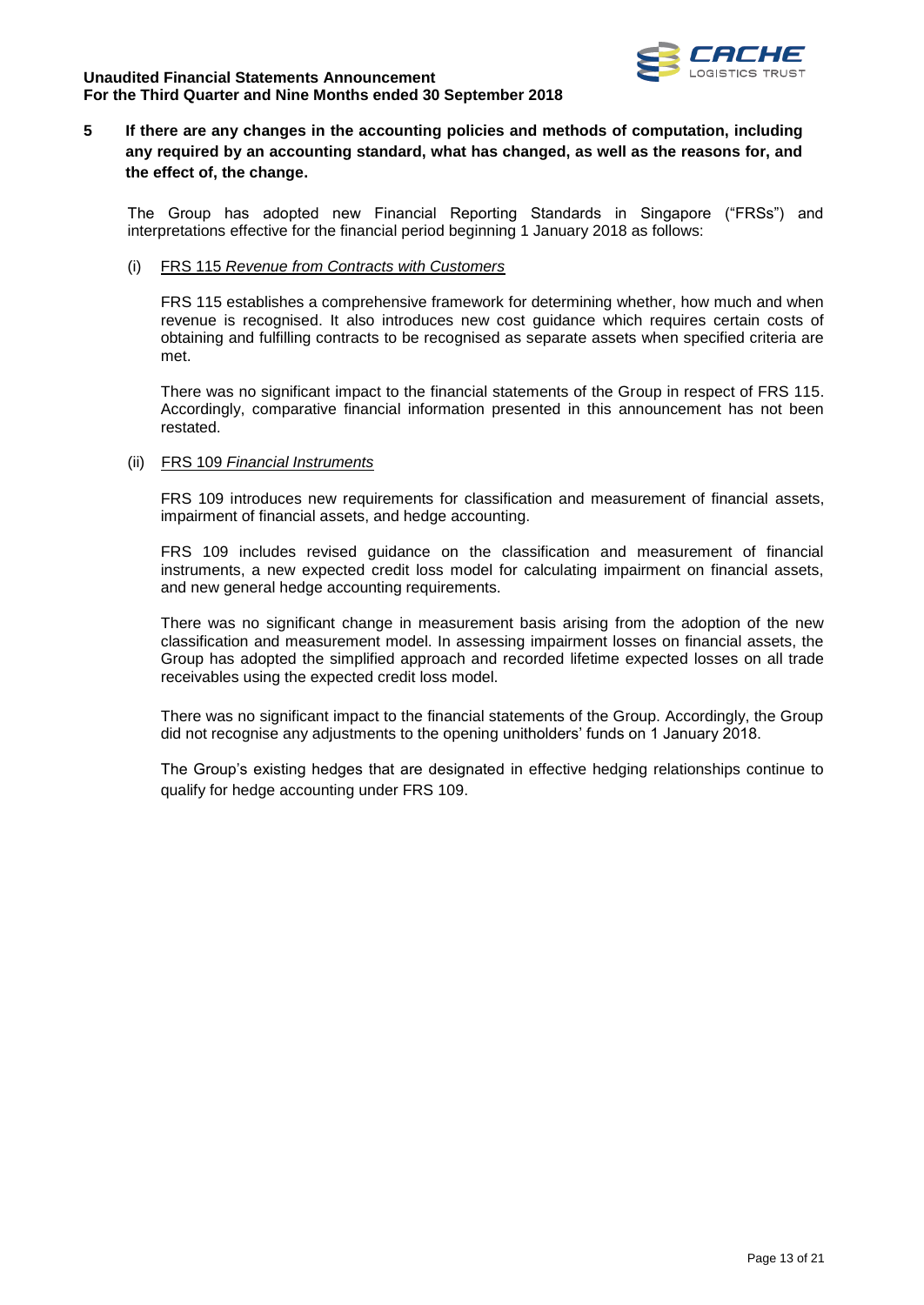

## **6 Earnings Per Unit ("EPU") and Distribution Per Unit ("DPU") for the financial period**

#### **EPU**

|                                                                                                                  | <b>Notes</b> | Group                |                           |                        |                      |                           |                        |  |  |  |
|------------------------------------------------------------------------------------------------------------------|--------------|----------------------|---------------------------|------------------------|----------------------|---------------------------|------------------------|--|--|--|
|                                                                                                                  |              |                      |                           |                        |                      | <b>Year to Date</b>       |                        |  |  |  |
|                                                                                                                  |              | 1/7/18 to<br>30/9/18 | 1/7/17 to<br>30/9/17      | 1/7/17 to<br>30/9/17   | 1/1/18 to<br>30/9/18 | 1/7/17 to<br>30/9/17      | 1/7/17 to<br>30/9/17   |  |  |  |
|                                                                                                                  |              |                      | Recomputed <sup>(c)</sup> | Previously<br>reported |                      | Recomputed <sup>(c)</sup> | Previously<br>reported |  |  |  |
| Weighted average number of units                                                                                 |              | 1,072,951,449        | 943,891,061               | 903,158,608            | 1,071,332,406        | 942,512,305               | 901,839,350            |  |  |  |
| Eamings per unit for the period based on the weighted<br>average number of units issued and to be issued (cents) | (a)          | 1.09                 | 1.45                      | 1.52                   | 3.47                 | 4.28                      | 4.47                   |  |  |  |
| Weighted average number of units on the fully diluted basis                                                      |              | 1,075,004,864        | 946,300,997               | 905.464.546            | 1,075,004,864        | 946.300.997               | 905,464,546            |  |  |  |
| Earnings per unit for the period based on the fully diluted<br>basis (cents)                                     | (b)          | 1.08                 | 1.45                      | 1.51                   | 3.46                 | 4.26                      | 4.45                   |  |  |  |

#### **Notes:**

- (a) Basic EPU calculation has been calculated by dividing the total return for the period after tax by the weighted average number of units issued and to be issued.
- (b) Diluted EPU calculation has been calculated by dividing the total return for the period after tax by the weighted average number of units issued and to be issued, adjusted on the basis that the Manager's base fee and performance fee paid in units were issued at the beginning of the period.
- (c) The weighted average number of units issued and to be issued and EPU have been recomputed to reflect the effect of bonus element pursuant to the Rights Issue.

#### **DPU**

In computing the DPU, the number of units as at the end of each period is used for the computation.

|                                                                                      | <b>Notes</b> | Group                |                      |                      |                      |
|--------------------------------------------------------------------------------------|--------------|----------------------|----------------------|----------------------|----------------------|
|                                                                                      |              | <b>Year to Date</b>  |                      |                      |                      |
|                                                                                      |              | 1/7/18 to<br>30/9/18 | 1/7/17 to<br>30/9/17 | 1/1/18 to<br>30/9/18 | 1/1/17 to<br>30/9/17 |
| Number of units issued and to be issued at end of period<br>entitled to distribution | (a)          | 1,074,653,480        | 1,067,156,635        | 1,074,653,480        | 1,067,156,635        |
| DPU based on the total number of units entitled to<br>distribution (cents)           | (b)          | 1.475                | 1.541                | 4.401                | 4.986                |

#### **Notes:**

- (a) Computation of DPU for the period from 1 July 2018 to 30 September 2018 is based on the number of units entitled to distribution:
	- (i) Number of units in issue as at 30 September 2018 of 1,072,932,745; and
	- (ii) Units to be issued to the Manager by 30 October 2018 as partial consideration of Manager's base fees incurred for the quarter ended 30 September 2018 of 1,720,735.
- (b) Distribution of 1.475 cents per unit for the period 1 July 2018 to 30 September 2018 will be paid on 28 November 2018.
- (c) DPU for the nine months ended 30 September 2017 were recomputed to reflect the effect of bonus element in the Rights Issue for comparison purposes.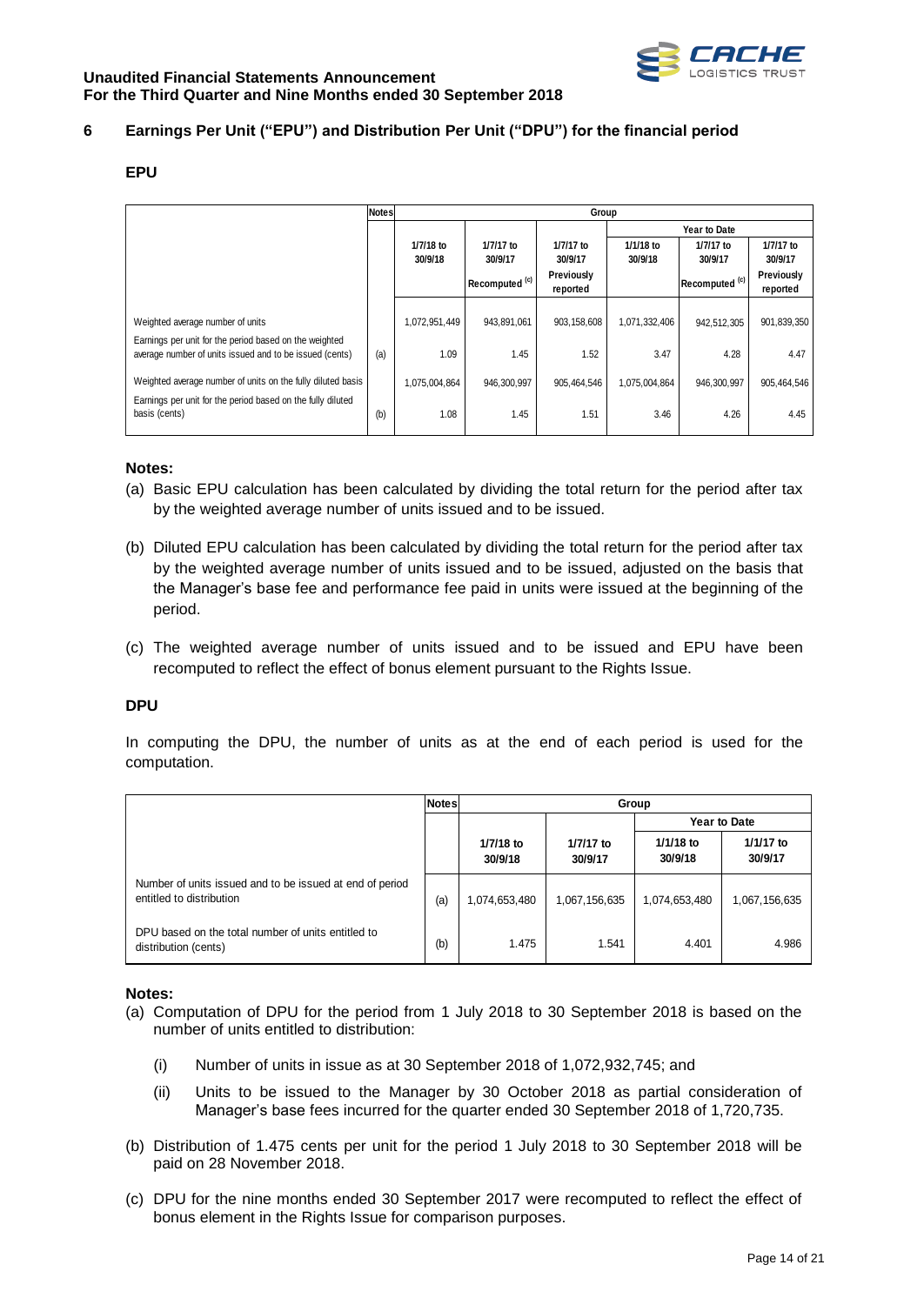

#### **7 Net Asset Value ("NAV") per unit at the end of the period**

|                                                | Notes | Group                    |                           | <b>Trust</b>             |                           |
|------------------------------------------------|-------|--------------------------|---------------------------|--------------------------|---------------------------|
|                                                |       | 30/9/2018 <sup>(a)</sup> | 31/12/2017 <sup>(b)</sup> | 30/9/2018 <sup>(a)</sup> | 31/12/2017 <sup>(b)</sup> |
| NAV per unit attributable to Unitholders (S\$) |       | 0.70                     | 0.72                      | 0.70                     | 0.71                      |

#### **Notes:**

- (a) NAV per unit is computed based on the net assets attributable to unitholders. Number of units used to compute NAV per unit as at 30 September 2018 was 1,074,653,480 comprising the number of units in issue as at 30 September 2018 of 1,072,932,745 and units to be issued to the Manager as partial consideration of Manager's base fees incurred for the quarter ended 30 September 2018 of 1,720,735.
- (b) Number of units used to compute NAV per unit as at 31 December 2017 was 1,069,700,408 comprising the number of units in issue as at 31 December 2017 of 1,067,156,635 and units to be issued to the Manager as partial consideration of Manager's base fees incurred for the quarter ended 31 December 2017 of 1,378,439 and performance fees incurred for the full year ended 31 December 2017 of 1,165,334.

#### **8 (i) Review of the performance for the quarter ended 30 September 2018**

Gross revenue for the quarter-ended was S\$31.5 million, an increase of S\$4.1 million or 14.8% compared to 3Q FY2017. The higher revenue was mainly due to the 9-property Australia warehouse portfolio acquired on 15 February 2018, higher revenue from 51 Alps Ave as well as CWT Commodity Hub as a result of the conversion from a master lease to a multi-tenancy lease structure. This was partly offset by lower contribution from the divestment of 40 Alps Ave.

NPI for the quarter was S\$23.1 million, an increase of S\$1.7 million or 8.1% compared to 3Q FY2017. The increase in NPI was mainly due to higher revenue for the portfolio, partially offset by higher property expenses as a result of the conversion of CWT Commodity Hub from a master lease to a multi-tenancy lease structure and the newly acquired Australian portfolio.

Net financing costs for the quarter were S\$4.4 million, 7.8% lower than 3Q FY2017. The decrease in net financing costs was mainly due to S\$163.4 million partial repayment of debts using the proceeds of the Rights Issue and proceeds from disposal of 40 Alps Ave. This was partially offset by additional interest costs from the S\$110.0 million term loan drawn to finance the Australian portfolio acquisition in February 2018. The all-in-financing cost averaged 3.72% for the quarter and the aggregate leverage stood at 35.6% as at 30 September 2018.

Distributable amount to unitholders in 3Q FY2018 amounted to S\$15.9 million, 3.6% lower compared to the corresponding period last year. The lower distribution was mainly due to lower capital distribution as compared to 3Q FY2017 and approximately S\$0.2 million (net of relevant expenses) retained in respect of the tax matter relating to 51 Alps Ave.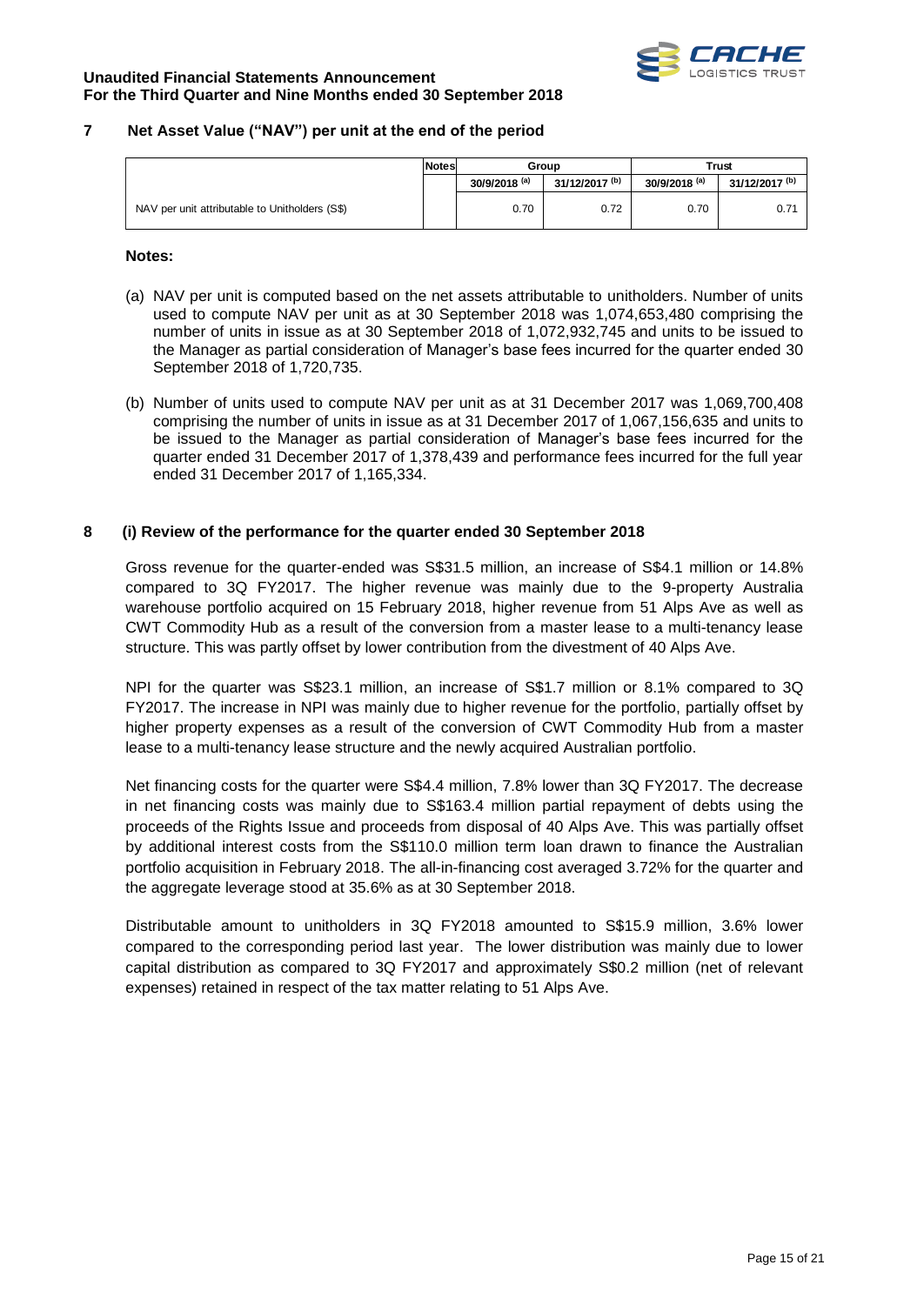

## **8 ii) Review of the performance for the nine-month period ended 30 September 2018**

Gross revenue for the nine months ended was S\$90.6 million, an increase of S\$8.2 million or 9.9% compared to the same period in 2017. The higher revenue was mainly due to the 9-property Australian warehouse portfolio acquisition on 15 February 2018, improvement in income at 51 Alps Ave, DSC ARC and Laverton North, Australia. This was partly offset by a lower contribution mainly from DC2 and Pandan Logistics Hub, and the divestment of 40 Alps Ave.

NPI for the nine months ended was S\$67.6 million, an increase of S\$3.8 million or 5.9% compared to the same period in 2017. The increase in NPI was mainly due to higher revenue, partially offset by higher property expenses from the conversion of CWT Commodity Hub's lease structure and higher property expenses from the enlarged Australian portfolio.

Net financing costs for the nine months ended were S\$13.5 million, 4.3% lower than the same period last year. The decrease in net financing costs was mainly due to S\$90.9 million partial repayment of the Term Loan using the proceeds of the Rights Issue in October 2017 and a further S\$72.5 million partial repayment of the Term Loan in May 2018 using proceeds from disposal of 40 Alps Ave. This was partially offset by the S\$110.0 million term loan draw down to finance the Australia acquisitions in February 2018. The all-in financing cost for the period averaged 3.66%.

## **9 Variance between the projection and actual results**

The current results are broadly in line with the Trust's commentary made in the second quarter 2018 financial results announcement under Item 10. The Trust has not disclosed any financial forecast to the market.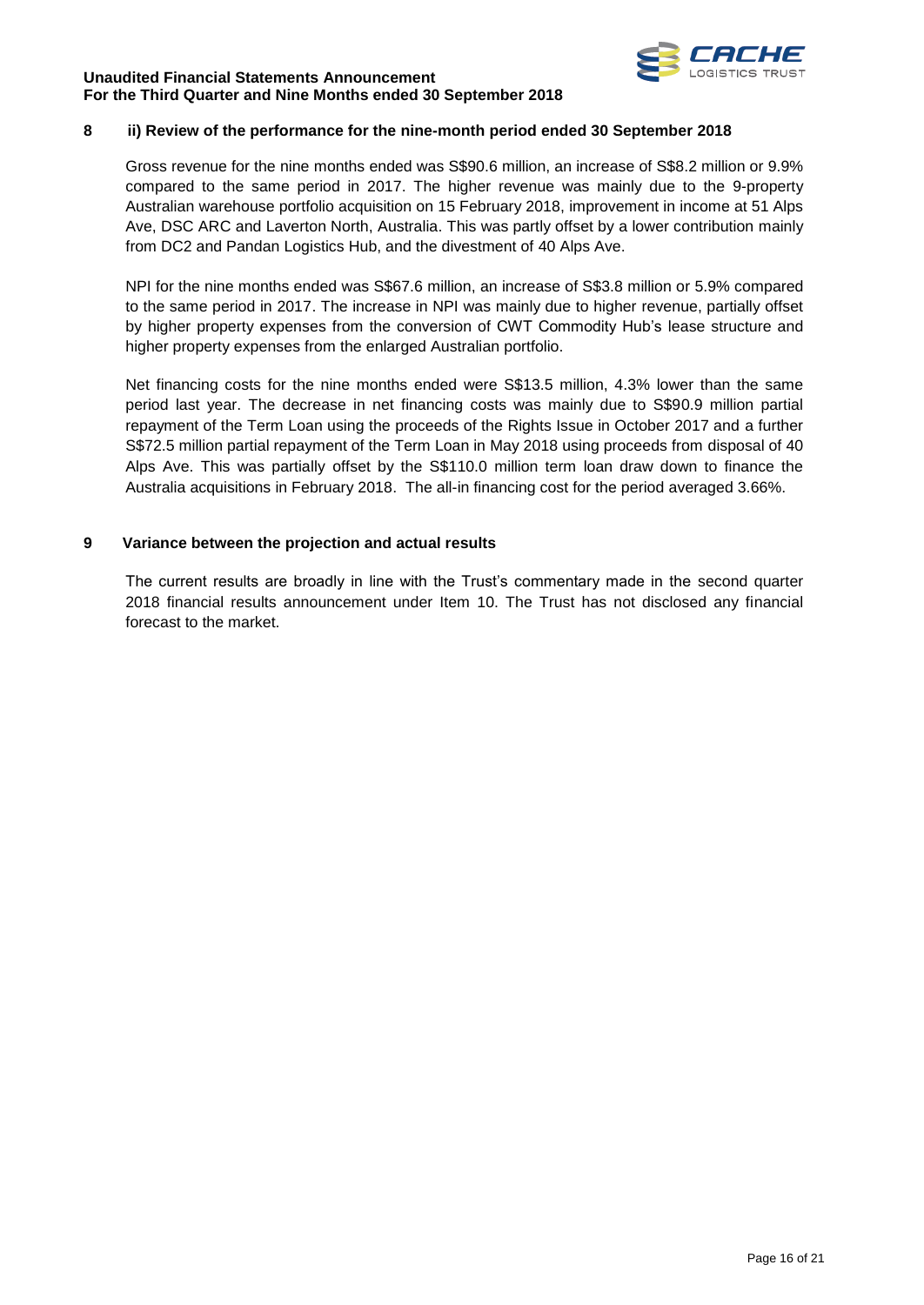

## **10 Commentary on the competitive conditions of the industry in which the group operates and any known factors or events that may affect the group in the next reporting period and the next 12 months.**

Based on advance estimates from the Ministry of Trade & Industry, Singapore's economy grew by 2.6% on a year-on-year ("yoy") basis in the third quarter of 2018 ("3Q 2018"), lower than the 4.1% growth in the preceding quarter, weighed down by a softening manufacturing sector. The manufacturing sector grew by 4.5% on a yoy basis in 3Q 2018, slower than the 10.6% growth in the previous quarter.<sup>1</sup> Nevertheless, the Singapore's Purchasing Managers Index ("PMI") recorded its 25<sup>th</sup> consecutive month of expansion at 52.4 points.

According to Colliers International, average gross rents of Singapore's logistics properties slipped by 0.8% compared to second half of last year due to the supply influx in 2017. Given the slowdown in future supply from 2019 onwards, it is expected that rents are likely to stabilise across all segments in  $2019 - 2022^2$ .

According to the Reserve Bank of Australia, the Australian economy has grown strongly over the past year, with GDP increasing by 3.4%. The Bank's central forecast remains for growth to average slightly above 3% in 2018 and 2019 as business conditions are positive and non-mining business investment is expected to increase. In addition, higher levels of public infrastructure investment and the growth resource exports are supporting the economy. The RBA cash rate was kept at 1.5%<sup>3</sup>. The industrial sector is in a growth phase with demand greater than supply. Demand is expected to remain solid in the year ahead, given population growth and infrastructure investment which are supporting economic activity. Sydney, Melbourne, and to a lesser extent Brisbane, are well placed to benefit $4$ .

As at 30 September 2018, Cache maintained a strong committed portfolio occupancy 96.9% and the WALE by net lettable area was 3.3 years. On 12 October 2018, Cache announced the proposed divestment of Jinshan Chemical Warehouse located at Jinshan District within the Shanghai Chemical Industry Park in China for a sale consideration of RMB 87.0 million (approximately S\$17.8 million<sup>5</sup>). Acquired in June 2011 for RMB 71.0 million, the property was last valued at RMB 77.3 million<sup>6</sup>. The sale consideration of RMB 87.0 million represents a 22.5% premium over the original purchase price. The proposed divestment is in line with the REIT's focus on its portfolio rebalancing and growth strategy.

In the area of capital management, Cache's aggregate leverage ratio stood at 35.6% as at 30 September 2018 and the year-to-date all-in financing cost was 3.66%. On 16 October, Cache entered into a new facility agreement to refinance part of its Singapore-dollar borrowings into a new 5.5-year S\$265.0 million unsecured debt facility comprising a S\$200 million term loan and a committed revolving credit facility of S\$65.0 million. Post refinancing, over 80% of Cache's total borrowings will be unsecured, with the Singapore portfolio entirely unencumbered. The weighted debt maturity will extend from 2.2 years to 4.1 years.

Along with proactive capital management and asset management, the Manager remains focused on its portfolio rebalancing and growth strategy to rejuvenate, optimise and strengthen its portfolio.

1

<sup>1</sup> Ministry of Trade and Industry, Press Release, "Singapore's GDP Grew by 2.6 Per Cent in the Third Quarter of 2018", 12 October 2018.

<sup>2</sup> Colliers International, H1 2018 Singapore Industrial Market, 23 August 2018.

<sup>&</sup>lt;sup>3</sup> Statement by Philip Lowe, Governor: Monetary Policy Decision, 2 October 2018.

<sup>4</sup> Dexus Research, Australian Real Estate Quarterly Review, "Three Thematics to Define the Year Ahead," Q3 2018.

<sup>5</sup> Based on the exchange rate of S\$1.00 = RMB 4.899.

<sup>6</sup> Based on the independent valuation carried out by Cushman & Wakefield Limited, as at 15 August 2018.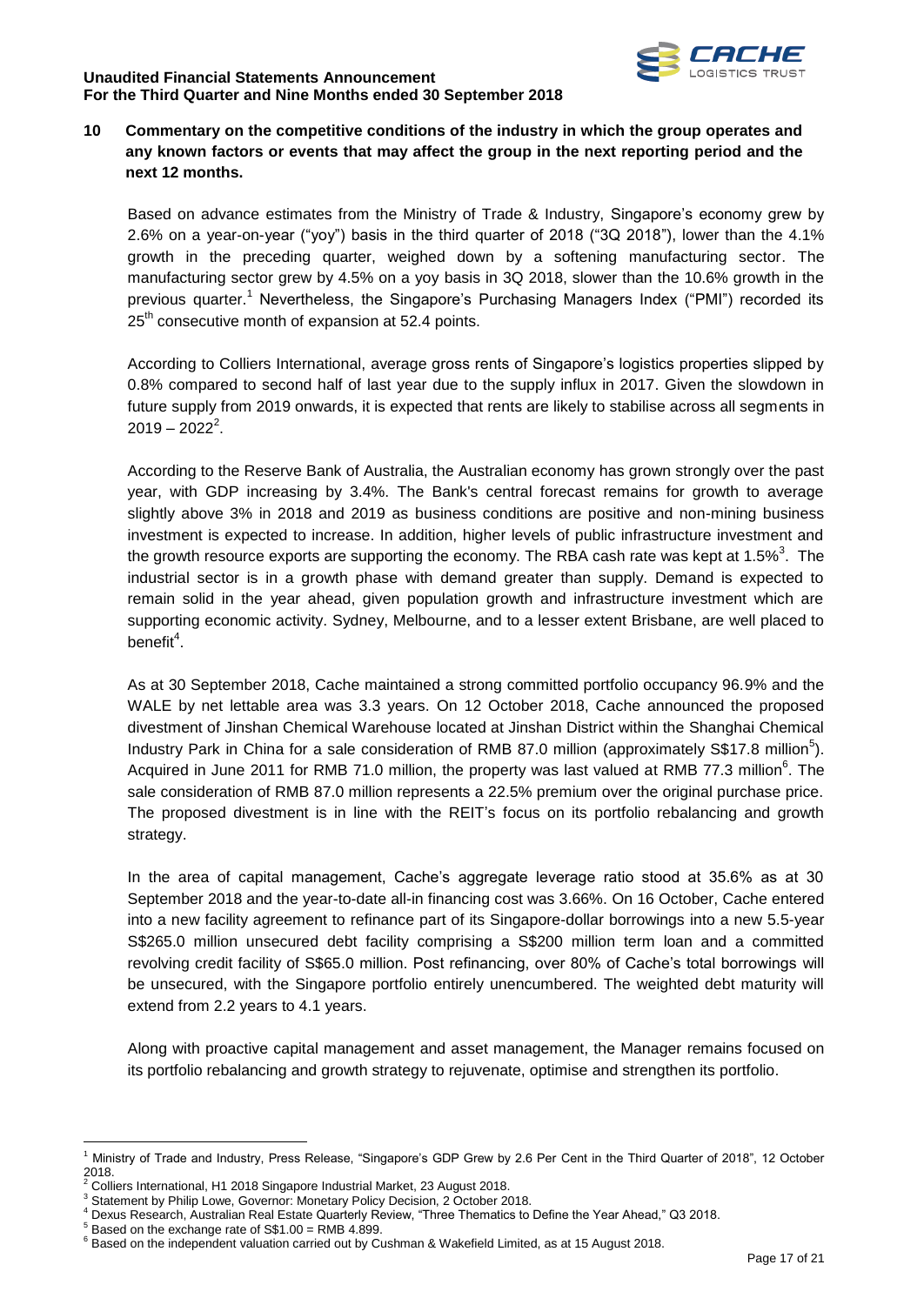



#### **11 Distributions**

#### **(a) Current financial period**

Any distribution declared for the current period? Yes Name of distribution: Distribution for the period from 1 July 2018 to 30

September 2018

Distribution Type:

| <b>Distribution Income Period</b> | 1/7/18 to<br>30/9/18 |
|-----------------------------------|----------------------|
| <b>Distribution Type</b>          | cents                |
| Tax exempt income component       | 0.211                |
| Taxable income component          | 1.228                |
| Capital component                 | 0.036                |
| Total                             | 1475                 |

Number of units entitled to distribution: 1,074,653,480

Par value of units: Not meaningful

#### Tax rate: **Tax exempt income component**

The tax-exempt income component of the distribution is exempt from tax in the hands of all unitholders.

#### **Taxable income component**

Distributions are derived from Cache's taxable income. Unitholders receiving distributions will be assessable to Singapore income tax on the distributions received except for individuals where these distributions are exempt from tax.

Distributions made to individuals, irrespective of their nationality or tax residence status, who hold units as investment assets will be tax exempt. However, distributions made to individuals who hold units as trading assets or through a partnership in Singapore will be taxed at their applicable income tax rates.

All unitholders who are not individuals are subject to Singapore income tax / withholding tax on distributions of Cache.

#### **Capital component**

The capital component of the distribution represents a return of capital to unitholders for tax purposes and is therefore not subject to income tax. For unitholders holding units as trading assets, the amount of capital distribution will be applied to reduce the cost base of their units for the purpose of calculating the amount of taxable trading gains arising from the disposal of the units.

Remarks: Nil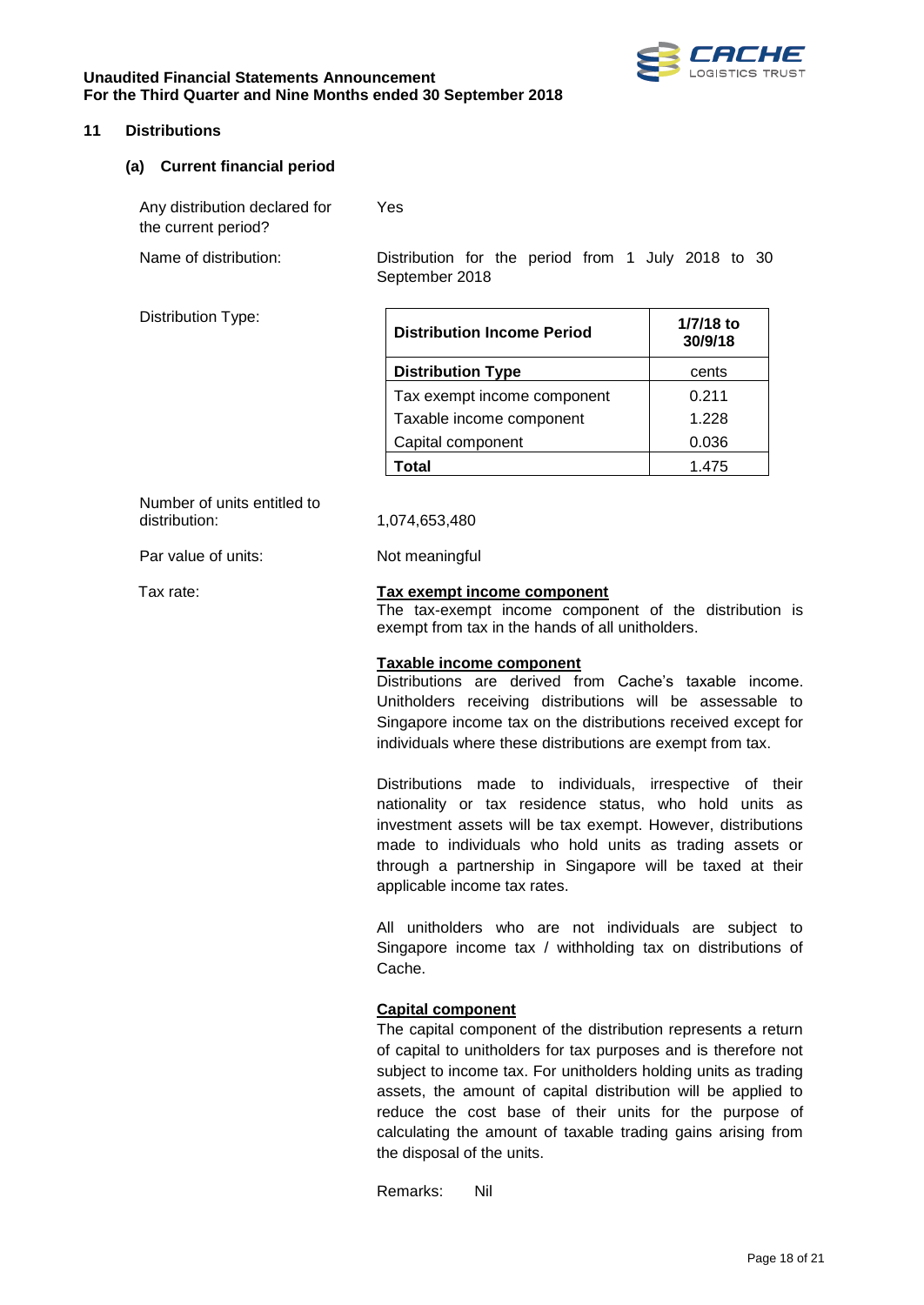



## **(b) Corresponding period of the immediately preceding financial year**

| Any distribution declared for the | Yes |
|-----------------------------------|-----|
| previous corresponding financial  |     |
| period?                           |     |

Distribution Type:

Name of distribution: Distribution for the period from 1 July 2017 to 30 September 2017

| <b>Distribution Income Period</b> | 1/7/17 to<br>30/9/17 |
|-----------------------------------|----------------------|
| <b>Distribution Type</b>          | cents                |
| Tax exempt income component       | 0.240                |
| Taxable income component          | 1.248                |
| Capital component                 | 0.053                |
| Total                             | 1.541                |

Number of units entitled to<br>distribution:

Par value of units: Not meaningful

distribution: 1,067,156,635

#### Tax rate: **Tax exempt income component**

The tax-exempt income component of the distribution is exempt from tax in the hands of all unitholders.

#### **Taxable income component**

Distributions are derived from Cache's taxable income. Unitholders receiving distributions will be assessable to Singapore income tax on the distributions received except for individuals where these distributions are exempt from tax.

Distributions made to individuals, irrespective of their nationality or tax residence status, who hold units as investment assets will be tax exempt. However, distributions made to individuals who hold units as trading assets or through a partnership in Singapore will be taxed at their applicable income tax rates.

All unitholders who are not individuals are subject to Singapore income tax / withholding tax on distributions of Cache.

#### **Capital component**

The capital component of the distribution represents a return of capital to unitholders for tax purposes and is therefore not subject to income tax. For unitholders holding units as trading assets, the amount of capital distribution will be applied to reduce the cost base of their units for the purpose of calculating the amount of taxable trading gains arising from the disposal of the units.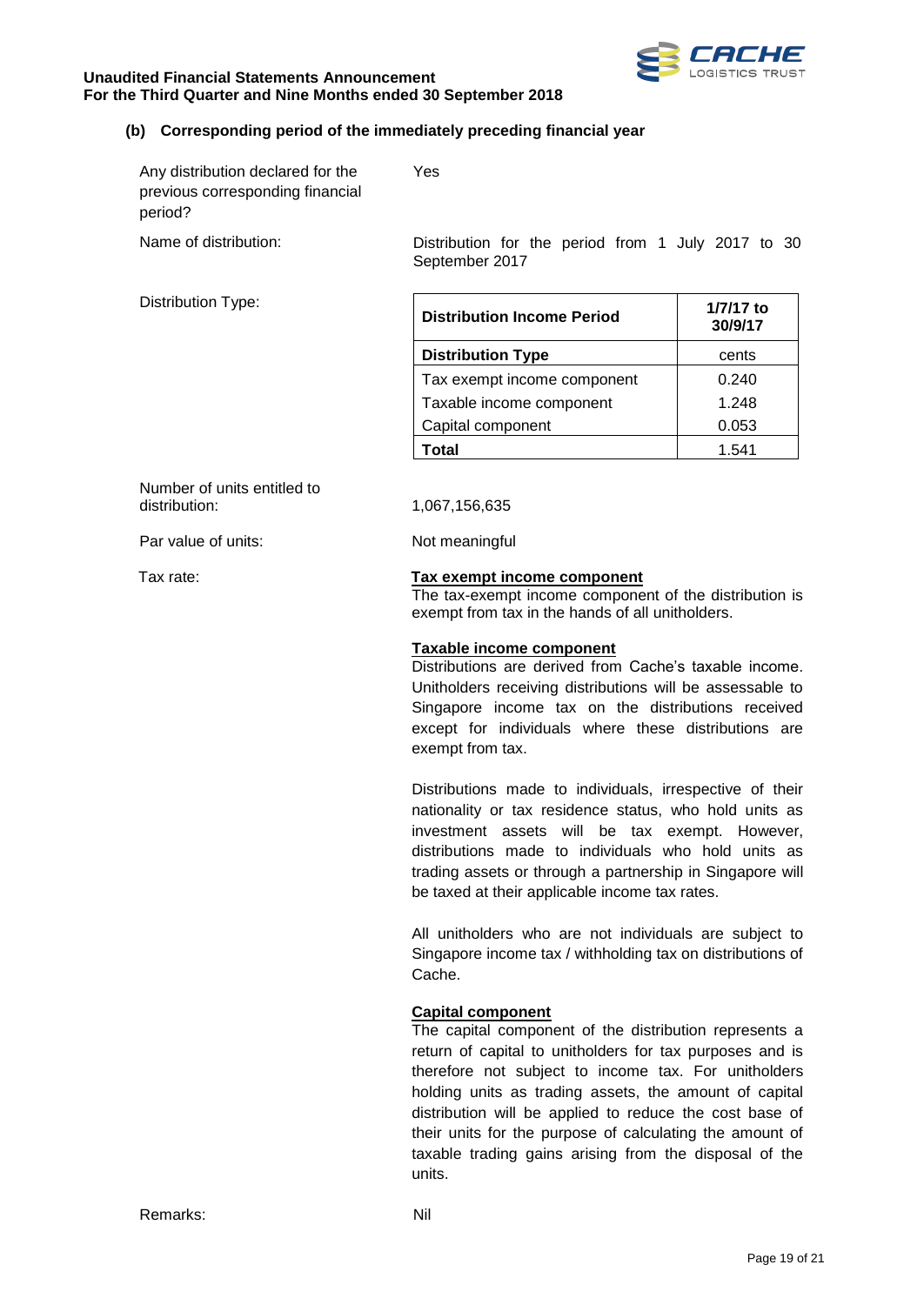

- **(c) Date Payable** 28 November 2018
- **(d) Books Closure Date / Record Date** 2 November 2018

## **12 If no distribution has been declared/(recommended), a statement to that effect**

Not applicable.

## **13 Interested Party Transaction Mandate**

Cache does not have in place a general mandate for interested party transactions.

#### **14 Confirmation pursuant to Rule 705(5) of the Listing Manual**

To the best of our knowledge, nothing has come to the attention of the Board of Directors of the Manager of Cache (the "Manager") which may render the unaudited interim financial statements of the Group and Trust (comprising the statements of financial position as at 30 September 2018, statements of total return & distribution statements, statement of cash flows and statements of movements in unitholders' funds for the quarter ended on that date), together with their accompanying notes, to be false or misleading, in any material aspect.

#### **15 Confirmation pursuant to Rule 720(1) of the Listing Manual**

The Board of Directors of the Manager hereby confirms that the undertakings from all its directors and executive officers as required in the format as set out in Appendix 7.7 under Rule 720(1) of the Listing Manual were procured.

#### **16 Certificate pursuant to Paragraph 7.3 of the Property Funds Appendix**

The Manager hereby certifies that in relation to the distribution to the unitholders of Cache for the quarter ended 30 September 2018:

- (a) Cache will declare a distribution which is classified as capital distribution from a tax perspective, being reimbursements received from vendor in relation to outstanding lease incentives at the point of completion of the acquisition of certain properties in Australia, in addition to the income available for distribution for the quarter ended 30 September 2018;
- (b) The Manager is satisfied on reasonable grounds that, immediately after making the distributions, Cache will be able to fulfill, from its deposited properties, its liabilities as they fall due.

The distribution is computed based on the accounts of Cache for the quarter ended 30 September 2018 and is verified by our external tax consultant.

Currently, Cache distributes 100.0% of its taxable income to unitholders.